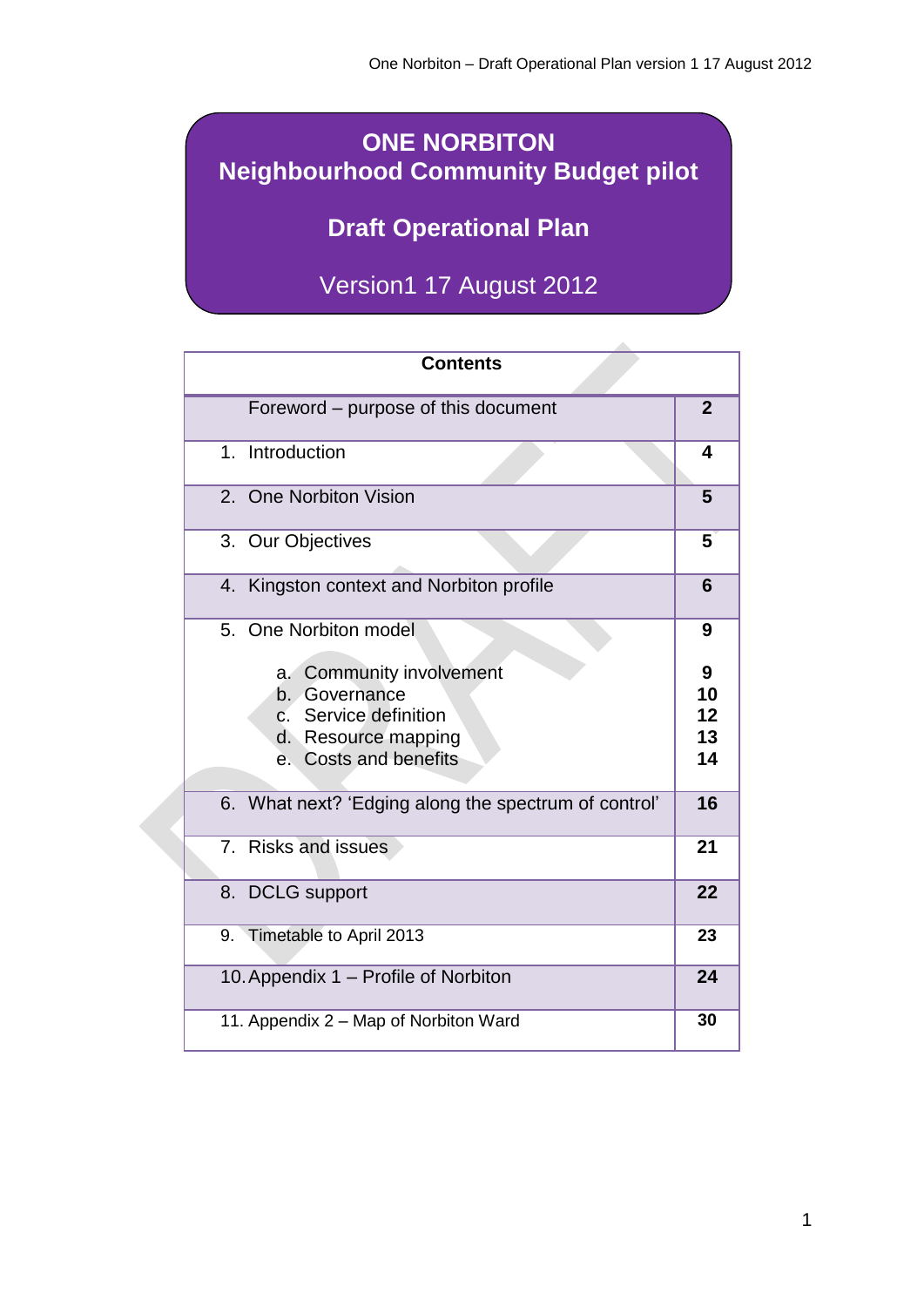### **Foreword – Purpose of this document**

This is a **DRAFT** Operational Plan for the One Norbiton Neighbourhood Community Budget pilot.

We are one of 12 national pilot areas working with Government via the Department for Communities and Local Government (DCLG). DCLG have requested that the pilots each submit a draft Plan by September 21<sup>st</sup> which summarises progress under the five core components of a Neighbourhood Community Budget for their area, i.e. community involvement; governance; service definition; resource mapping and costs and benefits.

We have already achieved a great deal, and that in itself is thanks to the significant time and effort you have all put into the project so far. This document therefore sets out a summary of our progress with One Norbiton under each of the five core components. It also identifies what else we need to do during the remainder of the pilot - to April 2013 – and beyond.

I hope that, having worked together with you all for some time now, there won't be any surprises or major disagreements with the content of this document as it reflects the issues we have been jointly seeking to tackle. **Please remember that this is a first draft of our Plan and that it represents the combined constituent groups that make up the One Norbiton project – i.e. community, partners, Members and Government.** 

If One Norbiton is to be successful longer-term we need to take this opportunity to present a united approach to our plans to progress the five core components into a finalised Plan by December to be further refined ready for implementation in April 2013. Along the way we will identify areas we cannot progress in that timescale but that will remain part of our plans for the next 12 months beyond April.

**It is worth thinking about the reasons why we are doing this at all, especially when there is nothing that compels anyone to work with us on this project, either locally or nationally. And even if we develop a robust model to implement from April there is no pot of funding from Government.** It is therefore for us all collectively to ensure that we have made as strong a case as possible for continuing to work together - community, local partners, Members and Government. One of the key ways I think we can achieve this is by outlining the added value this project offers at a time when public sector resources are reducing at a rapid rate. What is the potential that our place on the Government pilot offers to progress One Norbiton as a model of how things can be done differently, and better?

**If we can effectively collaborate on a convincing proposal that represents a more effective and efficient use of scarce public resources that delivers better quality outcomes then we will be onto something. That will be the business case for continued involvement to the project. In other words – what are we doing; how are we doing it and most importantly why?**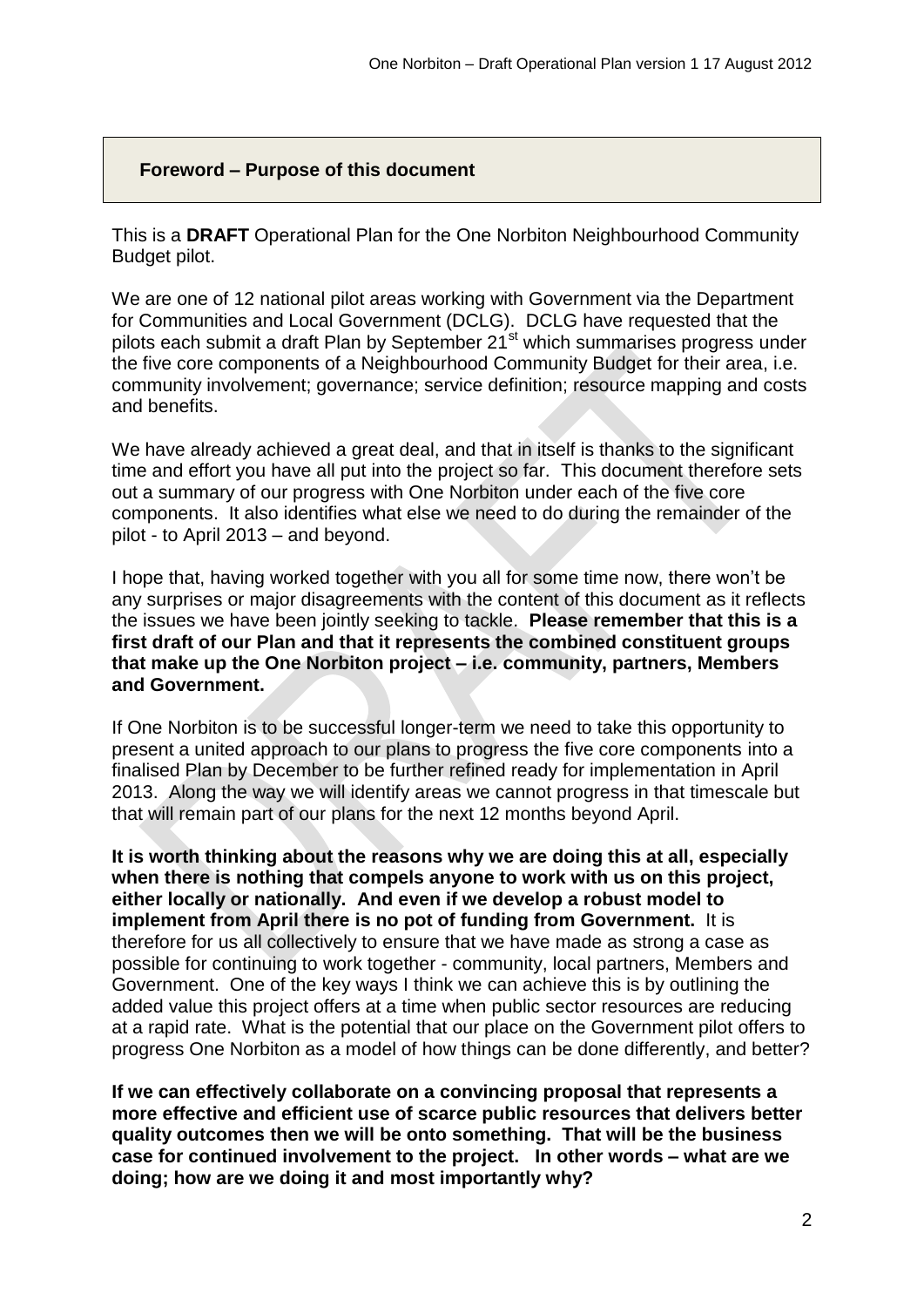There will be stages to go through to get there including getting the Community Group to be recognised as the representative community voice for Norbiton; working with partners and supporting the delivery of some quick wins with the community; defining what we mean by extending influence and control and delivering against some examples; understanding the fit between One Norbiton and existing governance structures including the democratic process; quantifying the costs and benefits of continuing to support One Norbiton as a unique approach that is unlike anything else that exists in Kingston.

That is the challenge and I see this draft as the start of an important next phase to articulate our ambition.

# **Timetable**

| Friday August 17th                | Circulation of draft Plan                |
|-----------------------------------|------------------------------------------|
| Friday September 7th              | Comments on draft Plan to Dean Tyler     |
| Friday September 21 <sup>st</sup> | Submission of draft Plan to Government   |
| Friday October 5th                | Peer Challenge at DCLG of our draft Plan |
| <b>December</b>                   | <b>Finalisation of Plan</b>              |
| <b>April 2013</b>                 | Implementation                           |

**I look forward to any comments you have on this first draft by Friday 7th September** and subsequently working with you all to refine our model.

**Dean Tyler One Norbiton Project Manager August 2012** 

[Dean.tyler@rbk.kingston.gov.uk](mailto:Dean.tyler@rbk.kingston.gov.uk)

Strategic Business Royal Borough of Kingston upon Thames 3<sup>rd</sup> Floor **Guildhall** Kingston upon Thames KT1 1EU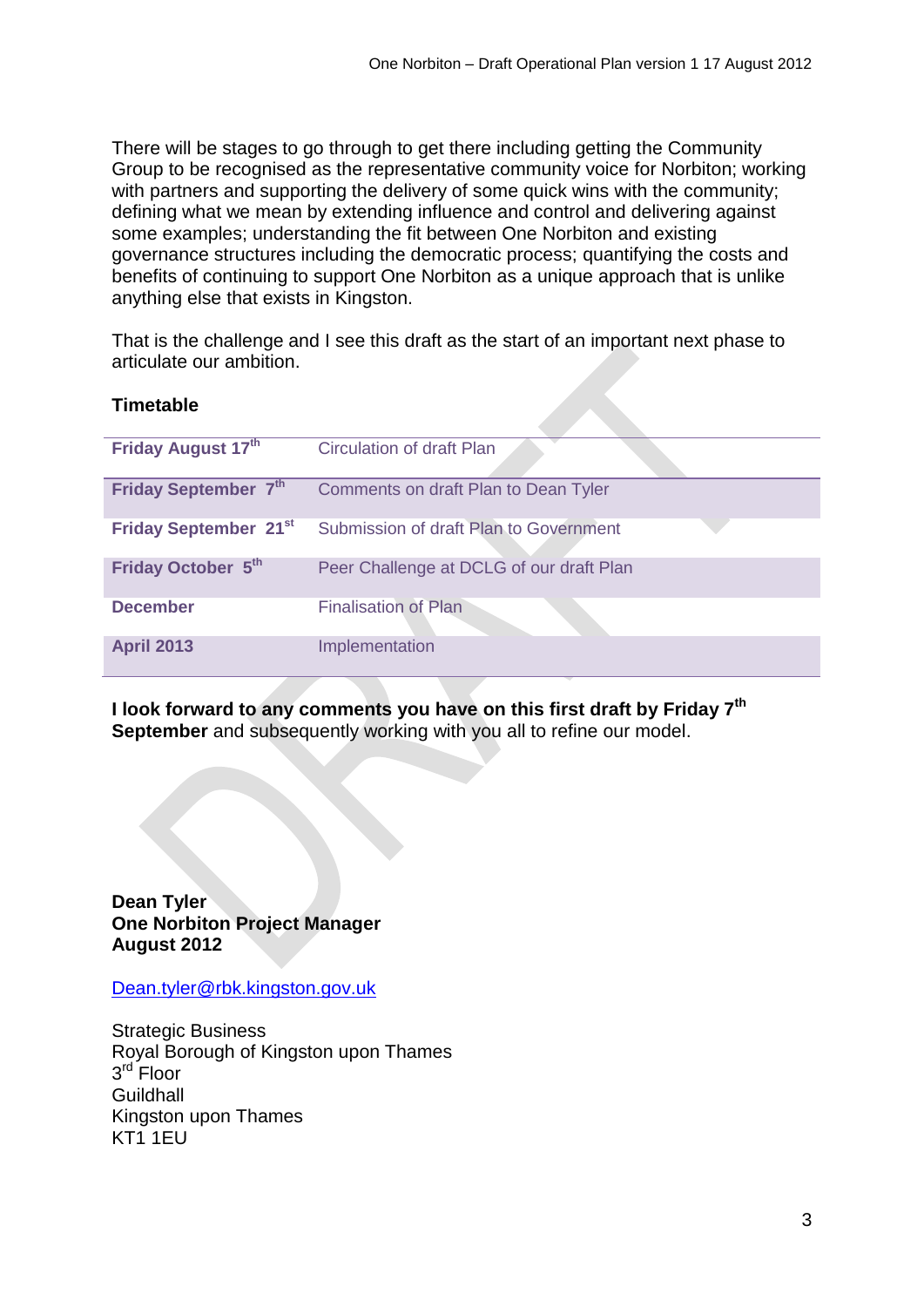# **1. Introduction**

- 1. Kingston has a national reputation for working with its communities. Prior to our acceptance onto the Neighbourhood Community Budget pilot, we worked with the Cabinet Office as one of nine pilot areas on Local Integrated Services. This looked at mapping and pooling partner budgets in one Ward, Norbiton, and directing them to community priorities – giving communities a greater influence in public service delivery. This has laid the foundation for co-commissioning new approaches to provide services that meet local priorities.
- 2. The Neighbourhood Community Budget pilot takes the principle of Local Integrated Services to the next level and asks not only what the community can *influence*, but what can they *control*. We will look at the extent to which partner budgets can not only be mapped and aligned with community priorities but how far we can go in terms of devolving more power to the local level, and what this means in practice. The pilot is intended to be replicable and scaleable – so what can be proven to work in one ward can be replicated elsewhere and scaled up to additional wards, neighbourhoods and the whole borough.
- 3. Localism has always had the support of elected Members in Kingston where we have a long established Neighbourhood model to deliver public services for local people in local settings to meet local needs. One Norbiton fits well with our approach to testing new initiatives for example community planning in effect where we have developed Neighbourhood level 'Community Plans' with the community and partners – and participatory budgets.
- 4. One Norbiton therefore builds on our track record and extensive experience of working with:
	- the community to identify priorities for services;  $\bullet$
	- partners to consider resources and locally specific solutions to service redesign; and
	- Government to be clear about the Whitehall level engagement needed for success at the local level.
- 5. This document describes what we have achieved so far, what we will do during the remainder of the pilot and our ambition beyond that.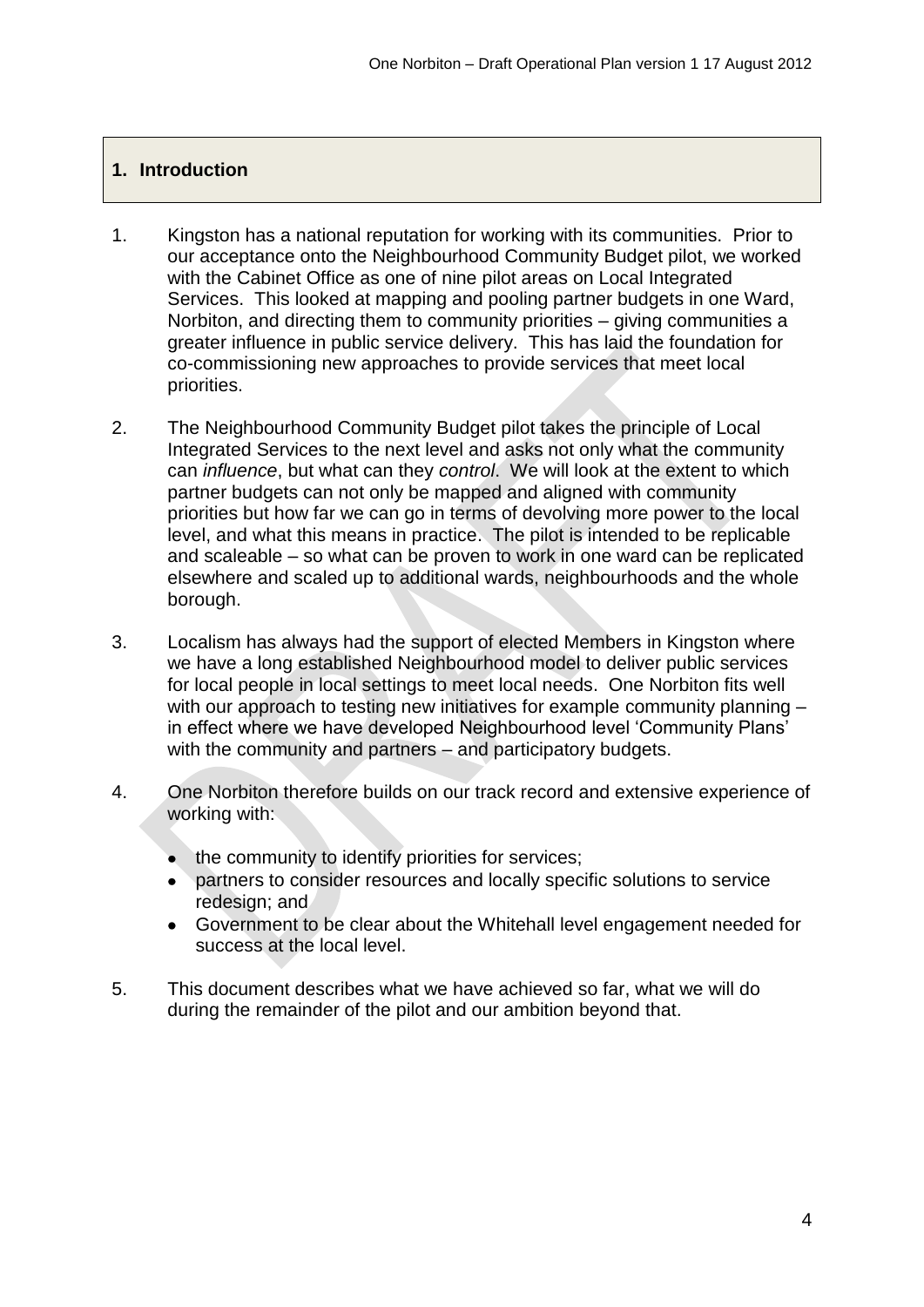*[Note – the One Norbiton project has had a consistent Vision and Objectives as set out on this page – these remain unchanged from those in the One Norbiton Project Plan submitted to Government in March 2012]*

# **2. One Norbiton Vision**

*To improve the lives of communities in Norbiton by giving them more control and influence over services.* 

We will do this by  $-$ 

- Testing the concept and co-designing a radical proposal for local service redesign in Norbiton;
- Aligning the objectives of the two pilots that we are working on with Government: Neighbourhood Community Budgets and Local Integrated Services;
- Mapping and pooling partner budgets in line with community priorities to  $\bullet$ take our activity to the next level in terms of devolving more power to the local level.

# **3. Our Objectives**

- 1) To raise awareness of the initiative across all residents and communities in Norbiton so that all have the opportunity to be informed and involved at the level of their choosing.
- 2) To access the expertise that exists within Communities and Local Government to align the concept of Community Budgets with our ambitions for Local Integrated Services. Specifically, this would involve considering how control of services and the budgets to run them can be mapped and pooled then devolved to communities and neighbourhoods.
- 3) To test the possibilities and limits of co-commissioning with residents, transforming the way that local public services are designed and managed, and learning how this can be replicated on a wider scale.
- 4) Ultimately, to develop a Plan and Neighbourhood Community Budget ready for implementation by April 2013.
- 5) To share learning with other pilot areas throughout the project.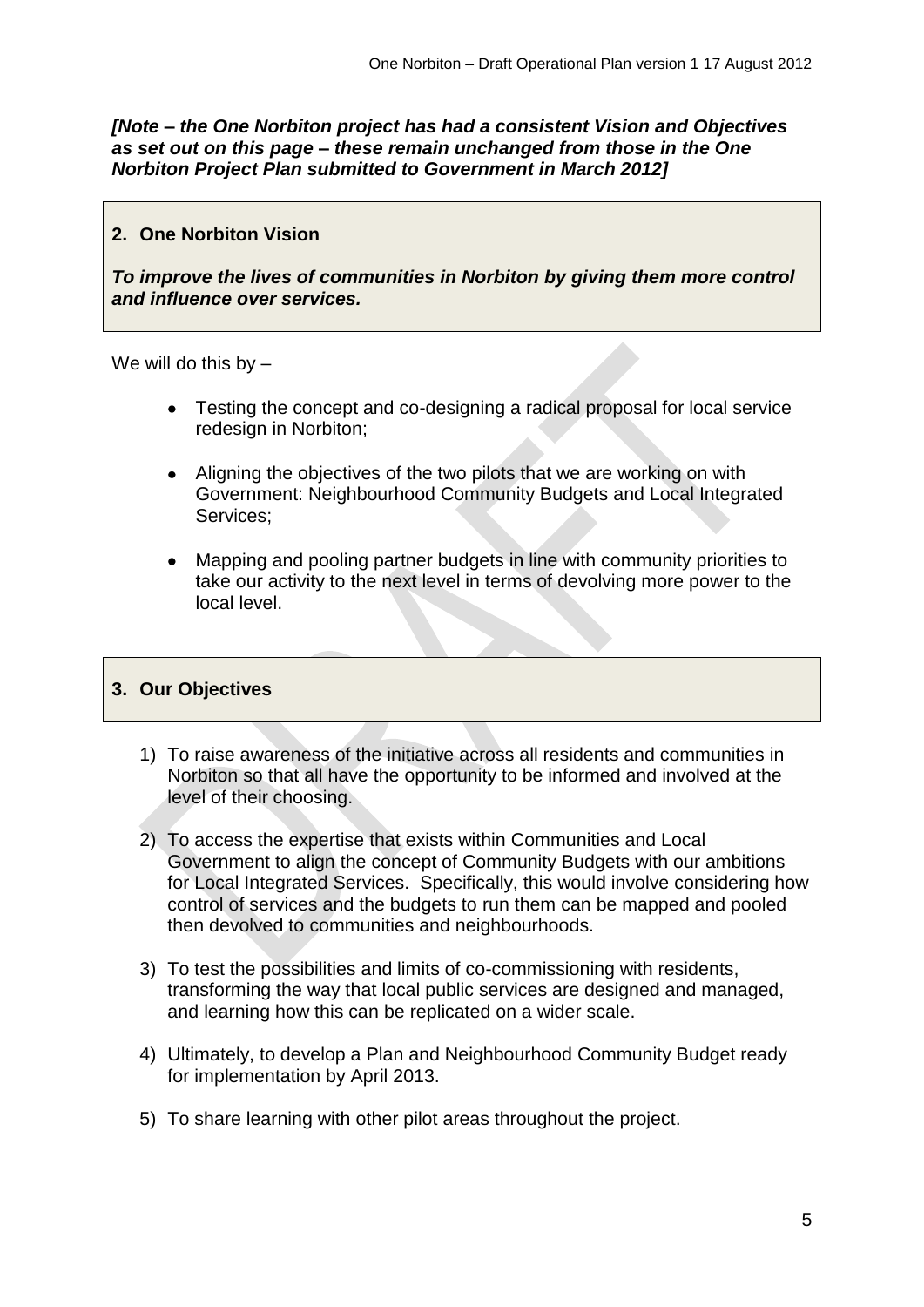# **4. Kingston context and Norbiton profile**

# **KINGSTON CONTEXT**

6. The Royal Borough of Kingston upon Thames is situated in South West London, bordered by other London Boroughs to the north and east, and Surrey to the south and west. A third of the borough is Green Belt or Metropolitan Open Land. Kingston Town Centre is a significant commercial centre within the sub-regional area. There are also a number of smaller district centres throughout the borough.



- 7. Although Kingston has one of the lowest populations in London, 160,100, (Census 2011 population estimate) this has been growing in recent years, increasing by 8.7% since 2001. It is predicted this increase will continue for the foreseeable future, up 8.4% between 2011 and 2031, with the largest increases in population amongst the 65 and over, and 0-19 age groups.
- 8. The borough has relatively low levels of deprivation, but there are pockets of more deprived areas, most significantly an area within Norbiton ward which is in the 16% most deprived in England (Indices of Deprivation, 2010). Norbiton ward also contains areas within the most deprived 20% in England when looking at income deprivation affecting children and older people.
- 9. The borough as a whole has low levels of unemployment, but like many other areas nationally faces challenges regarding youth and long term unemployment. Crime levels are also low compared to other London Boroughs. The borough overall has high levels of educational achievement with 86.8% of pupils achieving 5 A\*-C grades.
- 10. Our key challenge is tackling inequality across the borough, at a time when a growing population is placing an increasing demand on our services against a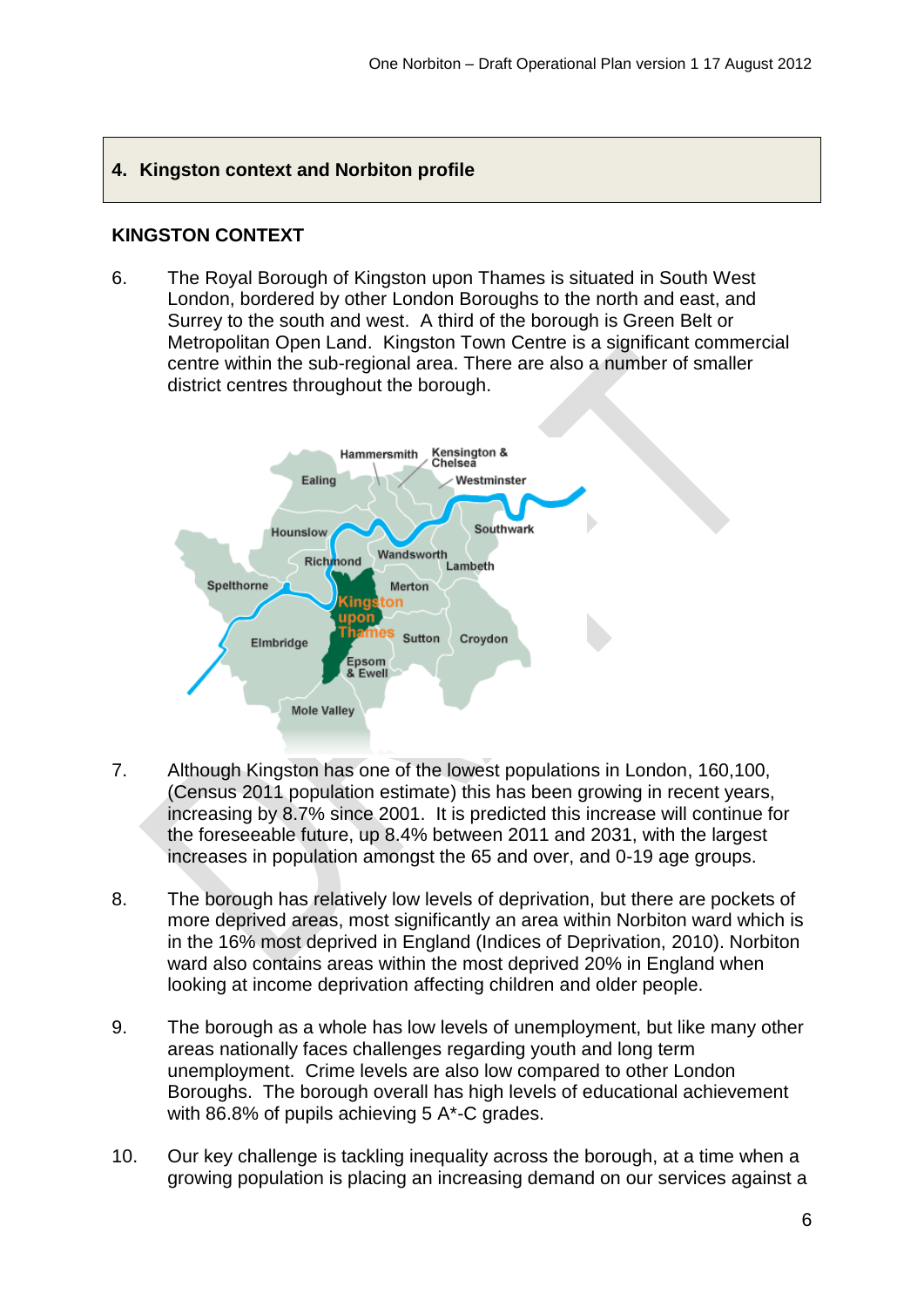backdrop of reduced funding. As people are living longer they need social care; as more children are born (births rose in the borough by 30% between 2001 and 2009) and families move into the borough (attracted by the success of our schools), this puts pressure on our school places; and our housing stock is insufficient to meet demand – particularly for affordable housing.

11. Restrictions on resources mean that we need to be imaginative about how we use those available to us. We are working together with partners on the Kingston Strategic Partnership and the community through our long term strategies to provide growth and tackle inequality, including the Kingston Plan (our Sustainable Community Strategy), Local Development Framework, Housing Strategy, Child Poverty Strategy, emerging Health & Wellbeing Strategy, etc.

# **NORBITON PROFILE**

12. Our pilot is focussed on the ward of **Norbiton a**s its demographic, social and economic make-up reflects the challenges and opportunities we have as a borough. Norbiton is one of 16 wards in the borough and is within the Kingston Town Neighbourhood.



# **Map of Kingston Wards and Neighbourhood areas**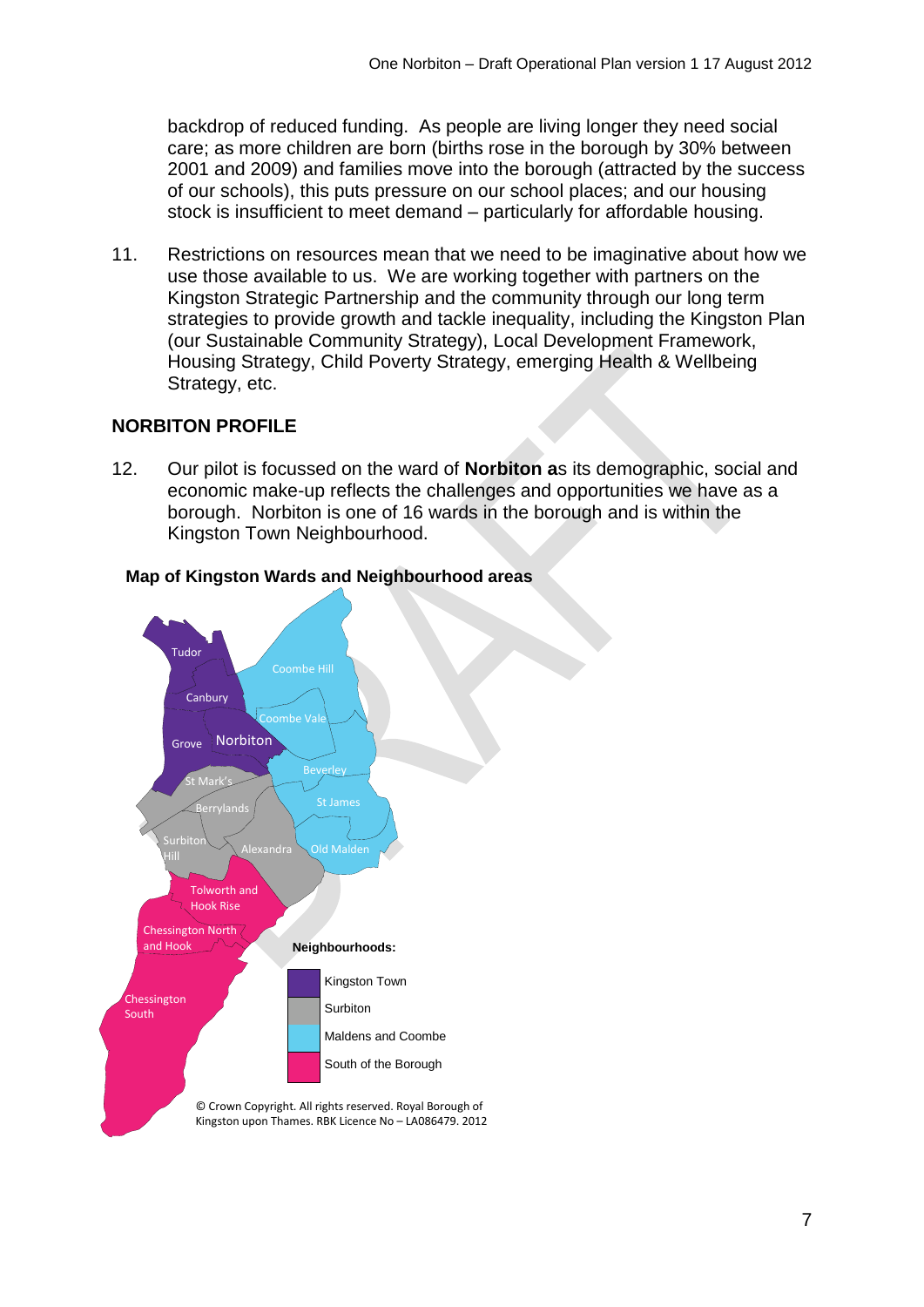- 13. The latest population information available estimates the Norbiton ward population as 9,900 (Greater London Authority Ward Projections, 2011). Of this population, 51% are male and 49% are female, which is the same as the borough average. It has been estimated that approximately 7.5% of the population are aged under 5, a large proportion of residents are aged between 20 and 64 years olds (69%) and 7.5% are aged over 64 years old.
- 14. At the time of the 2001 Census, 19% of Norbiton's population were from black or minority ethnic groups. It is estimated that since 2001 the population of Kingston has become more ethnically diverse. Projections for the borough as a whole, estimate that 24% of the population will be from black and minority ethnic groups (GLA Round Ethnic Group Projections, 2011). This is still below estimates for Greater London, with an estimated black and minority ethnic population of 35%.
- 15. The borough has a relatively small social housing sector compared to the London average. However, Norbiton differs to this, with a high proportion of social housing within the ward (30% compared to the borough average of 18%).
- 16. As already highlighted, Norbiton contains within its boundaries an area within the top 16% most deprived in the country (Indices of Deprivation, 2010). There are also areas within the ward where deprivation particularly affects children and older people. Norbiton, similarly to the borough as a whole, has areas of poverty next to areas of affluence, which is one of Kingston's challenges. Kingston has protecting factors to help mediate these effets, such as consistently high attainment rates in schools and low levels of working age people without qualifications. In fact, 78% of pupils living in Norbiton and attending a Kingston School, achieved 5 A\*-Cs in their GCSEs. Appendix 1 provides more demographic information and data on Norbiton, including a map showing areas of deprivation in the borough and further attainment data.
- 17. Norbiton accounts for 6.4% of offences reported within Kingston. The offence profile for Norbiton is comparable to that seen across the whole borough, but there are some notable differences. There are proportionally higher levels of violence against the person offences and criminal damage offences, but fewer theft and handling offences.
- 18. Appendix 1 pulls together more detailed demographic information about Norbiton Ward. The One Norbiton Community Working Group has requested information from the Local Authority to help them assess their priorities. The data requested has been included in the Appendix, as well as further detail on some of the information in this document.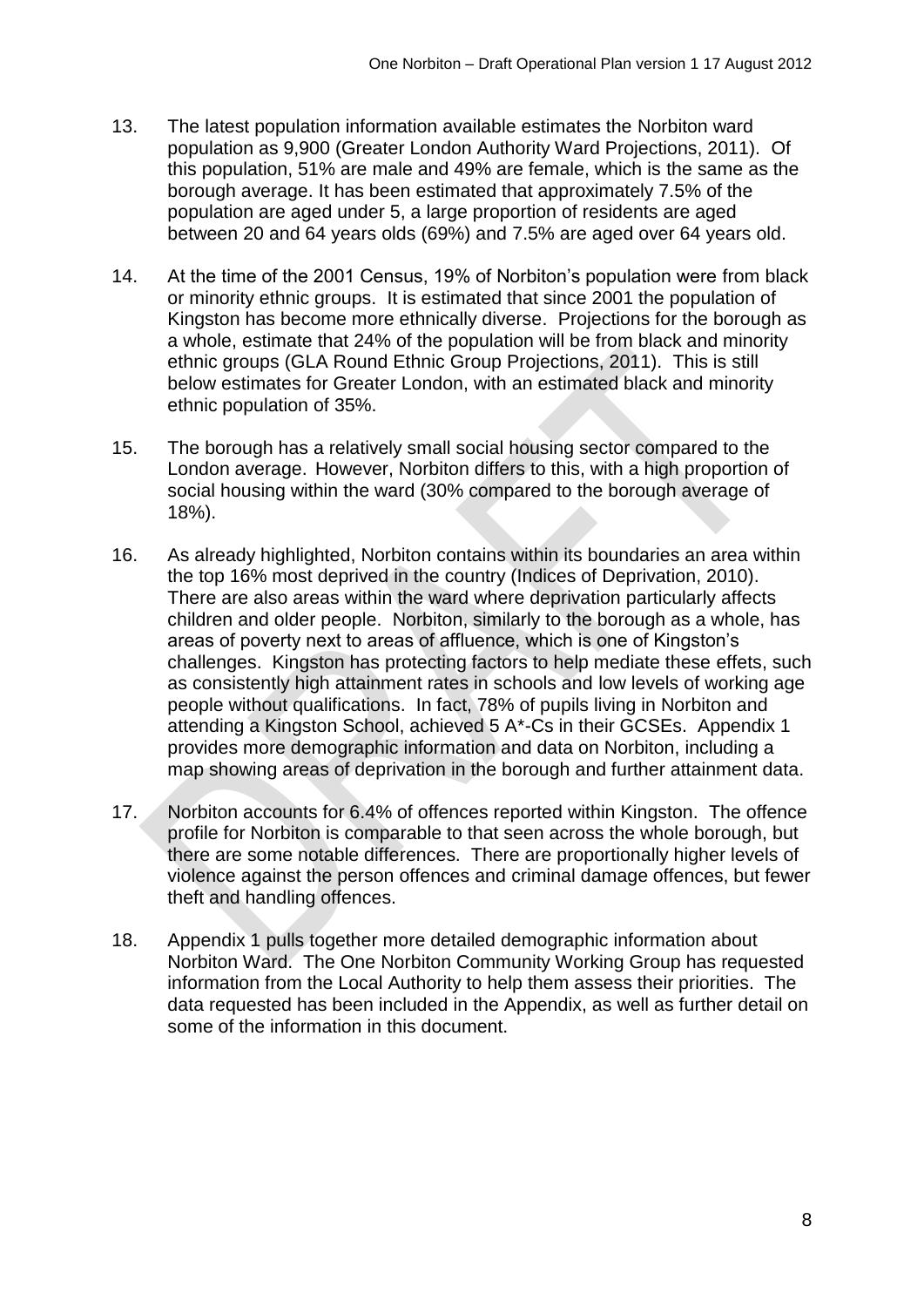# **5. One Norbiton model**

#### **a. Community involvement**

- 19. This is a community led and bottom up pilot. Unlike previous initiatives which have been trialled on particular estates in Norbiton this pilot covers the entire ward. Part of the challenge has therefore been to engage residents with this latest exercise.
- 20. Our ambition is that community members can take a central role in designing local services that are better integrated and aligned to their needs. Our work to engage and subsequently develop members of the community within the Local Integrated Services pilot was recognised by the Cabinet Office as a model of good practice. This has laid the foundation for co-commissioning new approaches to provide services in ways that meet local priorities.
- 21. A strong Community Working Group of around 20 individuals has been established. They are, however, very conscious that at the moment they are self selected and therefore far from being representative or able to speak for the entire community. That is why one of the key next steps for the project is to raise awareness across the approximately 10,000 residents so that anyone who would like to become involved has the opportunity to do so and at a level of their choosing. The community designed and sent invitations to all 6,000 addresses in Norbiton to a public meeting on Sunday 10<sup>th</sup> June. Over 50 people attended giving the community a basis on which to build further.
- 22. It is important for the legitimacy and credibility of the Community Group that they are able to speak as the 'Community Voice'. Public sector agencies and partners will want to be assured that there are no significant divisions within the community or elements that feel they are not being listened. Without this, there will be understandable questions as to why scarce resources should be injected into engaging with a Group that is only partially representative.
- 23. The ambition therefore is to extend engagement beyond the usual community voices, although this is less about 'hard to reach' groups where we already have good networks. It is about those members of the community who are either not interested or able to come to meetings at least being aware of One Norbiton and having the opportunity to engage at a level of their choosing. If decisions are made about services that affect them, they should know. Options we are exploring include the development of a Community Panel as a sounding board for ideas, as well as looking at the concept of e-participation.
- 24. Another issue that has been raised is the overlap with the role of Councillors and their democratic mandate. The Community Group will shortly formally constitute itself and are being advised by Kingston Voluntary Action – see Governance section below. As part of this, consideration will be given to how the elements that make up One Norbiton relate to existing governance structures.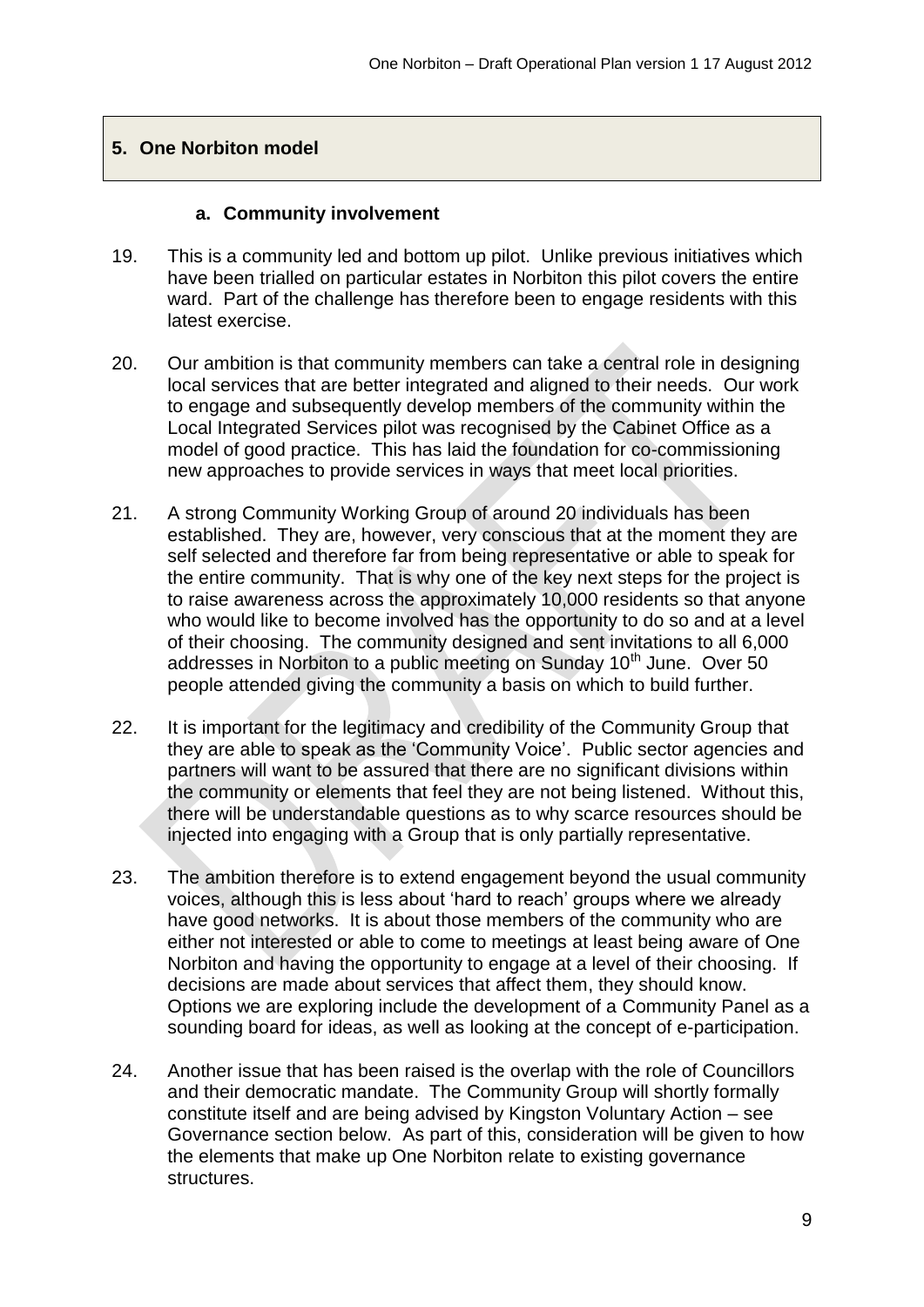#### **b. Governance**

- 25. One Norbiton is one of eleven projects that make up the **One Kingston programme**. One Kingston is a shared programme of projects for Kingston's partners, managed by the Council given its community leadership function. The aim is to deliver improved outcomes for residents and communities and to continue to make Kingston a destination of choice for people to live and work. At a time when everyone's budgets are under pressure, but equally when demand for services is increasing, there is now more than ever, a demonstrable need for effective partnership working.
- 26. The One Norbiton governance structure enables the community led and bottom up nature of the project to develop and coexist within existing arrangements, specifically the Kingston Strategic Partnership and local democratic contexts. A calendar of meetings for each of these groups has been put in place until April 2013.

#### **One Norbiton project structure**

- •Community Working Group (monthly) •5 x Action Groups (monthly) •Operational Project Team (bi-monthly) •Service Providers Strategy Group (bi-monthly) •Project Board (bi-monthly) •Kingston Strategic Partnership (quarterly) •Kingston Town Neighbourhood Committee (and Member Officer Group)
- 27. The One Norbiton **Community Working Group** is being advised on model constitution arrangements by Kingston Voluntary Action. This will enable it to move from operating from current loose terms of reference to a formally constituted body. The Community Group has established a series of Action Groups for the issues that they have identified as initial priorities, these are:
	- i. Housing
	- ii. Policing and Safety
	- iii. Youth Activities
	- iv. Community Engagement
	- v. Employment & Income Maximisation
- 28. As well as an Officer from the Council relevant Partners also sit on the Action Groups. Where issues are unable to be resolved at the Action Groups they are coordinated by the Community Working Group and fed into the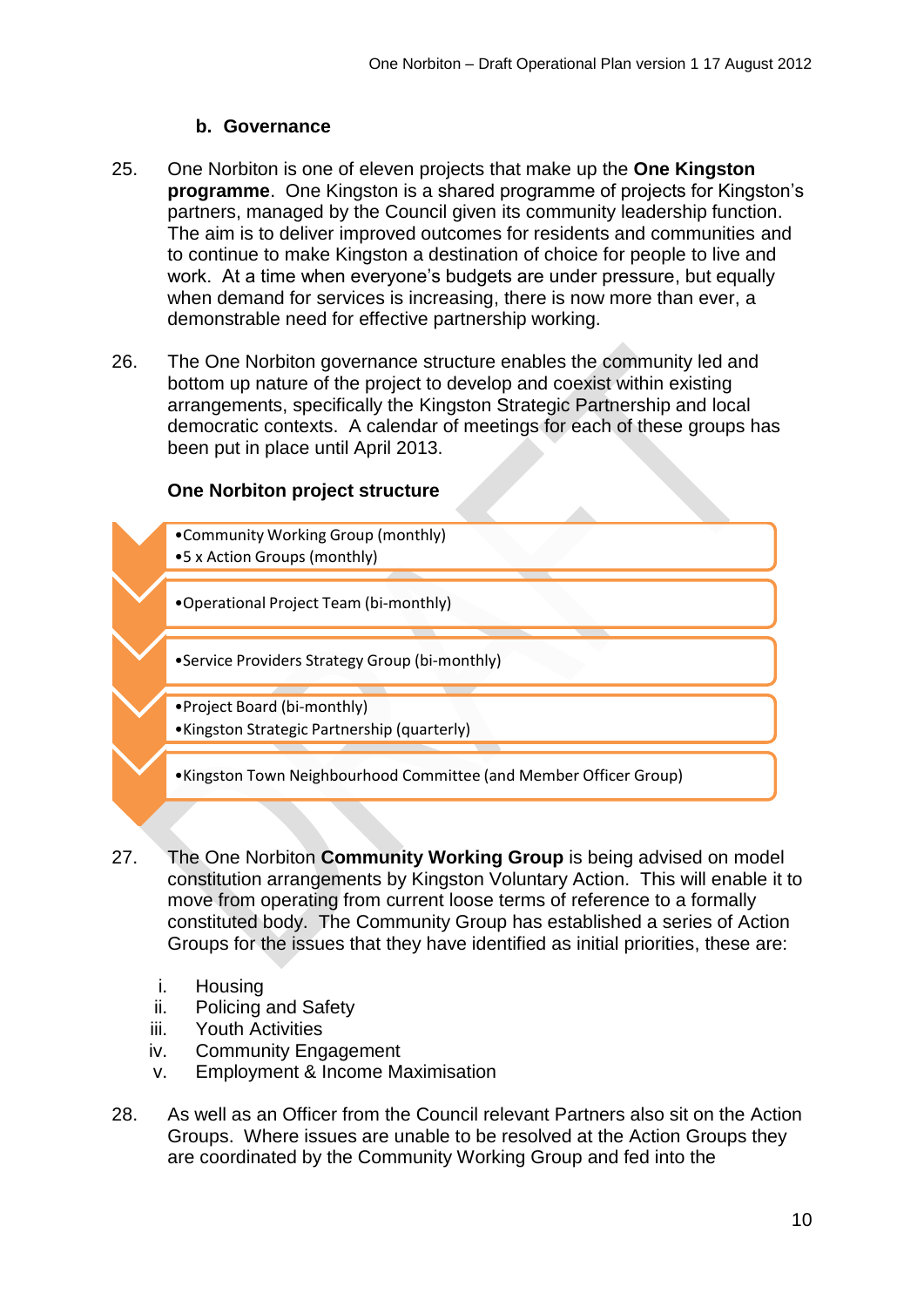Operational Project Team. They can then be escalated to the Strategic Project Team, Project Board or Kingston Strategic Partnership.

- 29. The One Norbiton project reports to the **Kingston Strategic Partnership** which consists of representatives at the most senior level from key public service providers as well as the private and voluntary sectors. One Norbiton relies upon the active engagement of partners and this has developed over time to the point where we now have eight strategic partners working on the pilot as well as Government backing of course from the Department for Communities and Local Government:
	- the Council
	- Police
	- $\bullet$ NHS Kingston
	- Kingston Voluntary Action
	- Kingston College  $\bullet$
	- Jobcentre Plus
	- Kingston University
	- Kingston Chamber of Commerce
- 30. Partners are keen to ensure that we work together to ensure that we align and target ever scarcer resources more efficiently and effectively to those things that matter most to the community. The One Norbiton model we are developing looks at the extent to which we can involve the community in exerting a greater influence on service design and delivery.
- 31. The Localism agenda has been important to Kingston for many years. Since 1994 the Council has had a **Neighbourhood system** where the sixteen wards are divided into four Neighbourhoods. The Neighbourhood Committee is responsible for local issues including highways; traffic; youth centres; parking; planning applications and local libraries. In addition the Neighbourhood Committee are fully consulted and engaged on key strategic policies and decisions. Neighbourhood meetings (formal and informal) are held in local venues at the heart of the community to maximise the potential for residents to influence the decision making process.
- 32. **Member** support, as Community Leaders and advocates is critical to the success of the project. An important element of governance is the involvement of Members and how the project fits with the established democratic process. A Member Officer Group has therefore been established that ensures the Chair of the Neighbourhood Committee and Ward Councillors are actively engaged with the development of the project. This will be particularly important as the Community Working Group develops its own constitution.
- 33. A Roles and Responsibilities document sets out information on individuals' contributions to the project (attached at Appendix  $-$  to follow).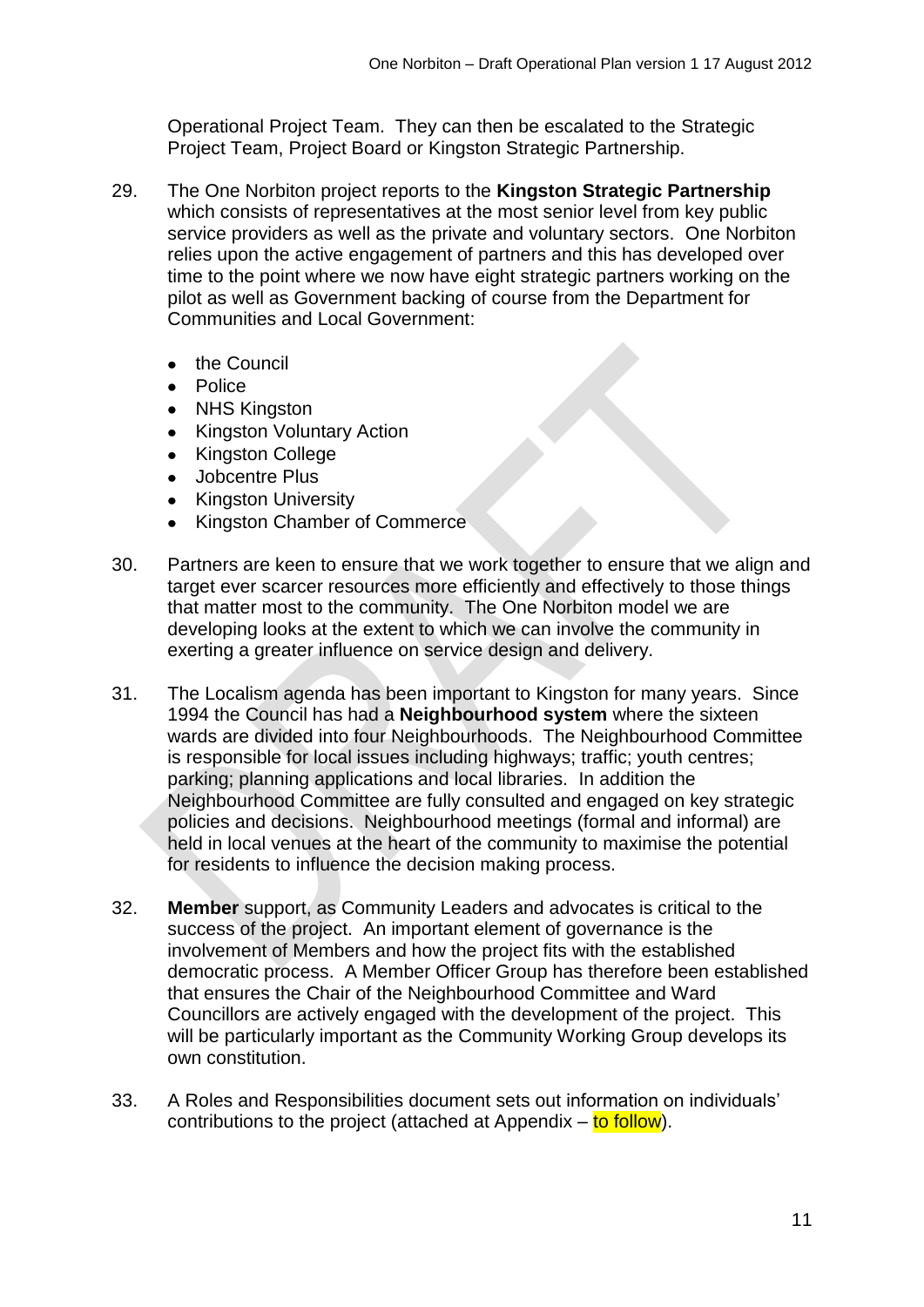#### **c. Service definition**

34. As explained elsewhere, to date the community have identified five key public service areas to address in Norbiton as shown in the table below. They are now prioritising specific issues under these themed areas:

| <b>Theme</b>            | <b>Priority issues</b> |
|-------------------------|------------------------|
| Housing                 |                        |
| Police and safety       |                        |
| Employment and income   |                        |
| maximisation            |                        |
| <b>Youth activities</b> |                        |
| Community engagement    |                        |
| Other                   |                        |

- 35. Each of the five themed areas has an Action Group, led by community representatives with Council and partners assigned to tackle the issues at Norbiton ward level.
- 36. There has been a natural tendency to continually add to the list of issues, not just by the community but by partners. We are often approached with ideas that are described as 'a natural fit for One Norbiton'. While the community quite rightly wish the project to remain flexible to community needs and open to exploring what can be achieved in a range of areas there is understanding that we now need to identify a series of specific priority issues and that these be grouped into short, medium and long-term priorities. The table above sets out the key issues currently being addressed by the Action Groups and the desired outcomes.
- 37. When the Council and its partners initially bid to be a Local Integrated Services pilot the key objective was to improve health outcomes by tackling the wider determinants of health. Health outcomes data reveals a series of health inequalities in Norbiton that require partnership action. Although health has not been identified as a priority by the community we will explore with the local Clinical Commissioning Group and Department for Health the potential for the model to deliver better health outcomes and more efficient and effective public services. This includes the balance between treatment and preventative services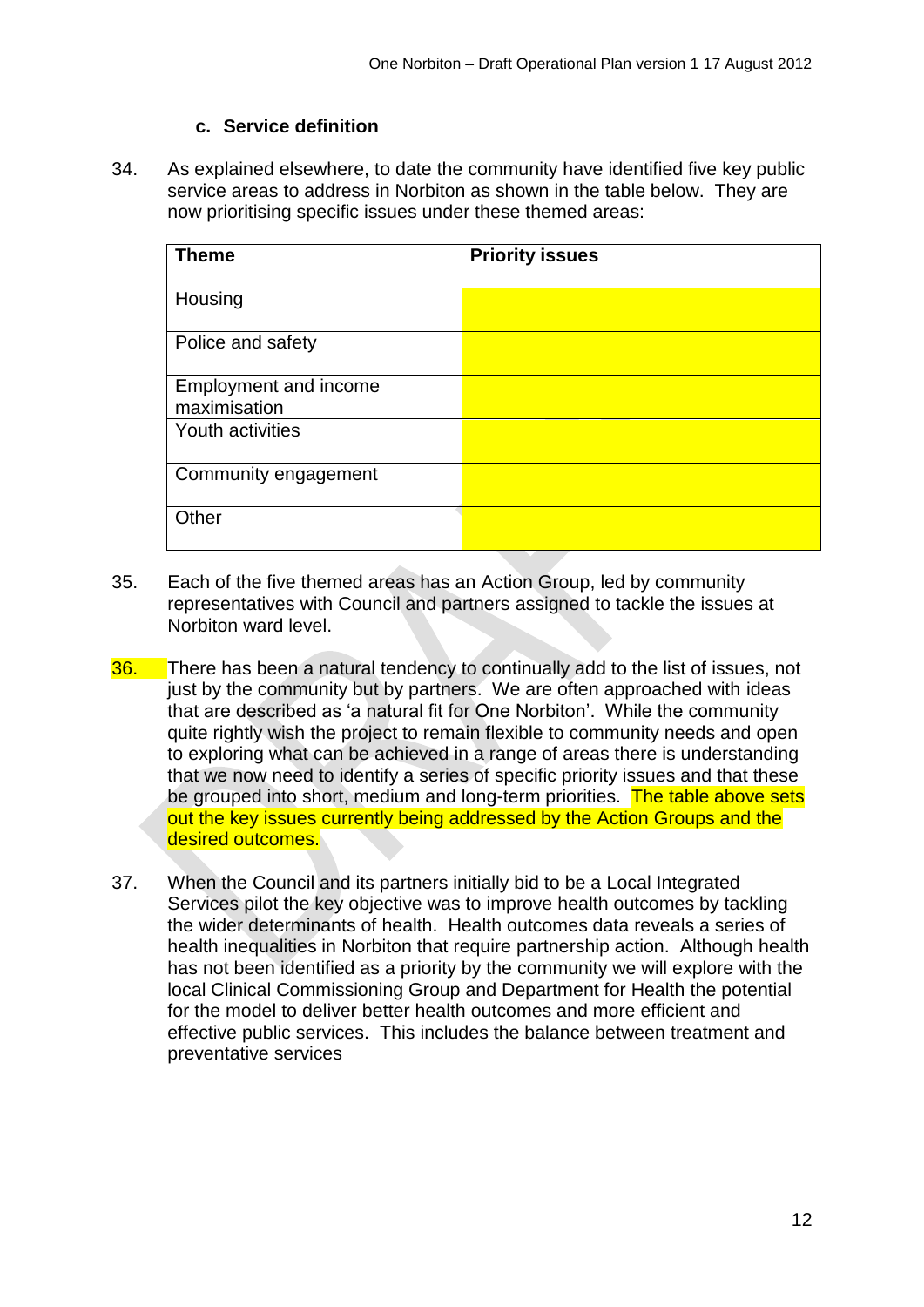# **d. Resource mapping**

- 38. Our ambition is to use One Norbiton to improve the lives of communities by giving them more influence and control over their services. This is to be achieved by mapping partner budgets and directing them to community priorities – giving communities a greater influence in public service delivery.
- 39. Although we made significant progress in a number of areas as part of the Local Integrated Services pilot we struggled with capacity and capability locally to sufficiently identify, map and pool partner spend. The pilot was to be delivered within existing resources and there was no allocated budget from Government. One of the key factors that attracted us to the Neighbourhood Community Budget initiative was that part of the offer from Government included access to technical expertise and learning on spend mapping.
- 40. We are therefore using an element of the financial support we have received from the Department of Communities and Local Government towards mapping:
	- a) the level of local and national spend across the Ward of Norbiton;

b) the element of discretion that we have to influence local spend. It will be a significant learning point to understand the extent of influence we have at a local level over spending once it has filtered through from the national level.

- 41. Once we have identified the extent of public sector spend and the amount that we are able to influence, the next phase is to establish whether services are suited to a Neighbourhood Community Budget approach, what that looks like, and dealing with the issue of who is ultimately accountable. Therefore to consider models to:
	- a) better align or pool resources to community priorities;
	- b) devolve spending decisions and control to the community level.
- 42. We plan to be underway with resource mapping during September, starting with the Council before working across local partners.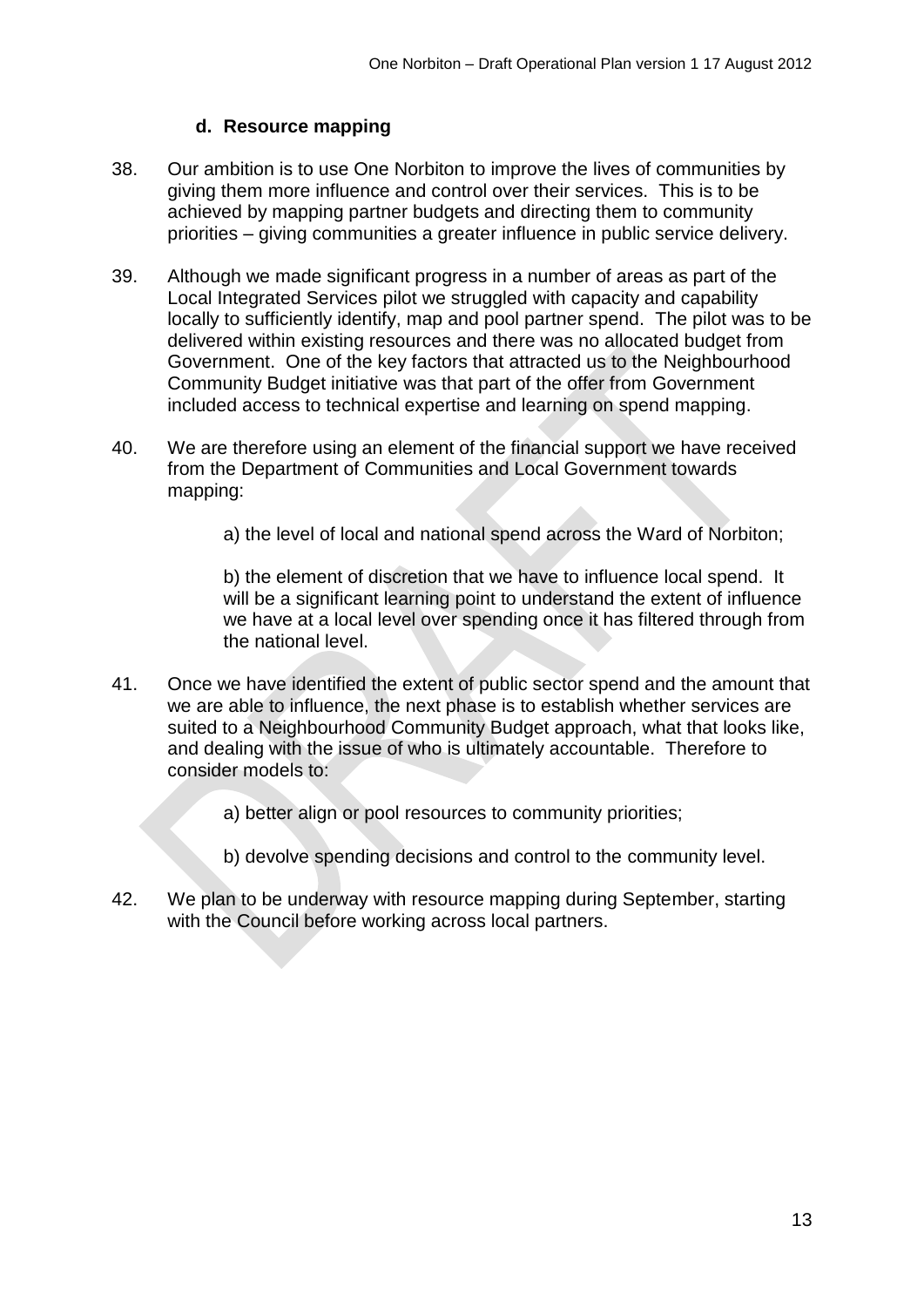## **e. Costs and benefits**

43. As well as working with and learning from the other national pilots there are a number of aspects of costs and benefits that we will consider.

## **Have we proved the concept - does the Neighbourhood Community Budget approach work for Kingston?**

44. Kingston University will undertake an external evaluation of our approach. The combined effort and resources that have gone into progressing both the Local Integrated Service and Neighbourhood Community Budget pilots has been considerable. If this approach is to be replicated across the borough there will need to be a very robust business case. The evaluation project will therefore assess the methodology and inform the answer to the questions as to whether the costs and benefits stack up. It will also scope out what kind of quantitative indicators would be appropriate for future work on the project – plus some baseline measurements.

#### **How does it fit with commissioning?**

45. In Kingston our approach to commissioning is about *ensuring that the right service is in place, with the right provider, to meet the community need*. We do not assume that the Council should be the default provider and are working with the local voluntary and community and business sectors to build their capacity.

#### **What will be different for Norbiton residents?**

46. Looking at the issues identified by the community, what has been achieved in terms of their success criteria? How does the implementation of the approach improve life for a Norbiton resident? What is the added value in continuing the project? An important objective for our approach to localism is to have more of the community engaged in the process of decision making about how we tackle increases in demand on services with less resources. This in itself adds to understanding within the community of the pressures.

#### **The benefits of early intervention**

47. We have developed a One Kingston Early Intervention Strategy and will apply the cost benefit analysis that went into the development of that to better quantify the longer term benefits of One Norbiton to community outcomes. This includes the benefits of better community involvement and joint early partnership activity. To take another example from health, how much of what we spend is for treatment and how much is for preventative services?

#### **Local discretion**

48. An important element of our resource mapping work will be a better understanding of how much of the money that is spent in Norbiton is discretionary, particularly the big budget areas of Health and Work and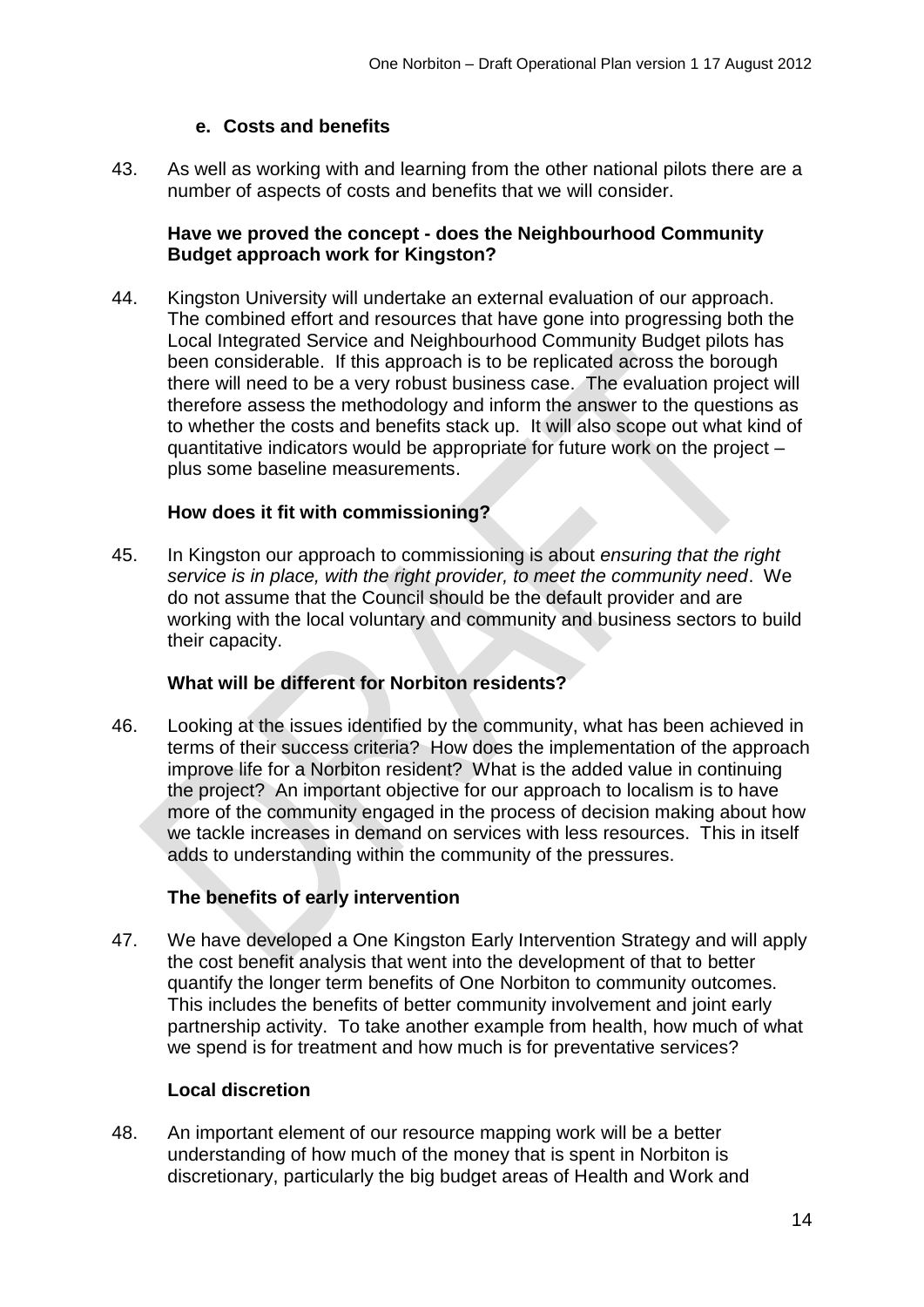Pensions. We want to be able to empower local communities to take control of services by aligning the resources available to local partners to local need. As well as our work at a local level we will want to ensure that similar levels of effort are expended at national level across Whitehall and that there are sufficient signs from Government that there is a willingness to 'let go' of control, meeting us halfway so that we are genuinely able to devolve decision making as far as we are able to the community. If there are national barriers to our ability to have greater local control over resources we should identify these and raise them with the Department for Communities and Local Government.

# **Delivering savings?**

49. One Norbiton does not currently have a savings target. It is about mapping the extent of public sector spend at a local and national level and then designing a new model of service delivery that combines better use of public resources with more effective outcomes, leading to future efficiencies. It is fair to say that, if the project works, then the true benefits will not be seen for a generation or more.

#### **Does it work?**

50. Our objective therefore is to demonstrate as part of our pilot a better way of delivering improved social outcomes and value for money. This in turn will provide the Department for Communities and Local Government and Eric Pickles MP with one of twelve examples to make the case to HM Treasury for a better deal for local communities in the next Comprehensive Spending Review.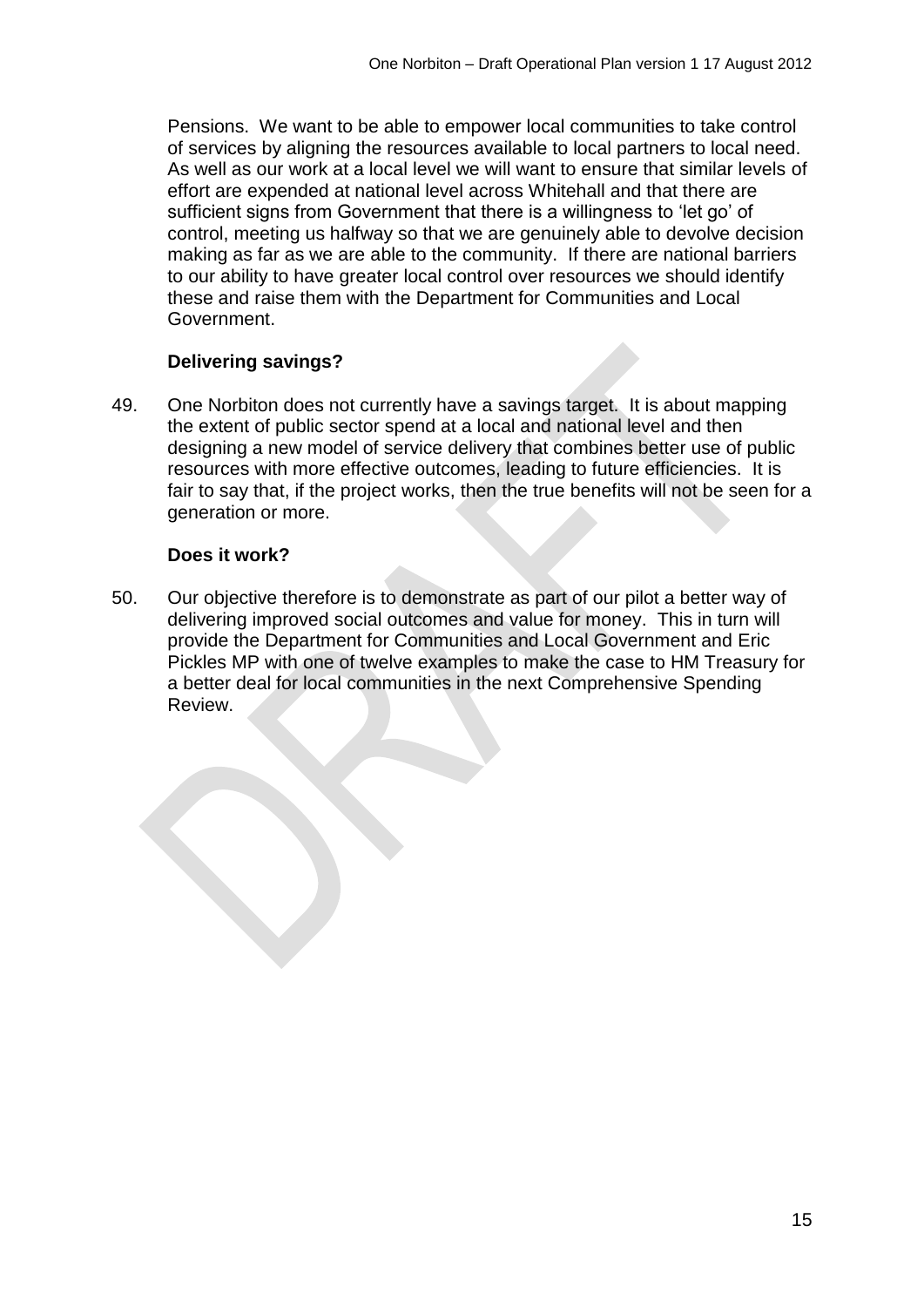# **6. What next? 'Edging along the spectrum of control'**

- 51. This section sets out the next steps to develop our approach and considers some potential models.
- 52. The purpose of the project is to improve the lives of communities in Norbiton by giving them more influence and control over their services. But what is it that will be different as a result of the approach being developed? At a time when resources are ever scarcer, why should partners, the community and Members continue to devote time and resources to One Norbiton?
- 53. One way of looking at the pilot is to consider the extent to which we are collectively 'edging along the spectrum of control'. What do we mean by influence and control and where are we as local partners, community, Members, and Government in terms of our appetite for increasing this?
	- a. As local partners, what is the benefit of an approach that aligns / pools and devolves scarce resources? Our current local strategic partnership has existed for many years and succeeds in making a difference together by aligning effort across the borough but that hasn't required a formal arrangement to pool budgets.
	- b. Are the community ready, willing and able to take on more responsibility? Is a definition of co-commissioning that actively increases the community voice sufficient? As part of our pilot we will be working with the community and Kingston University on a community development tools project. This will build on the work of our Community Engagement Team to provide those who come forward from the community to participate in the project with a range of tools and skills to engage with topics ranging from community engagement to commissioning.
	- c. Are Members comfortable with how the Neighbourhood Community Budget concept fits with their role? How do systems of representative and participative democracy co-exist?
	- d. Are there Whitehall barriers to success? How far have Departments gone to set local Government and its partners free from top down control and targetry, performance management and monitoring? Has anyone in central Government compared the data requirements now with those that existed as part of Comprehensive Area Assessment and National Performance Indicators? Of course we have to be accountable for how public money is spent, but where do we draw the line and how does this fit with localism and the principles behind the Neighbourhood Community Budget pilots? In the same way that the recent City Deals have enabled licensed exceptions to national policy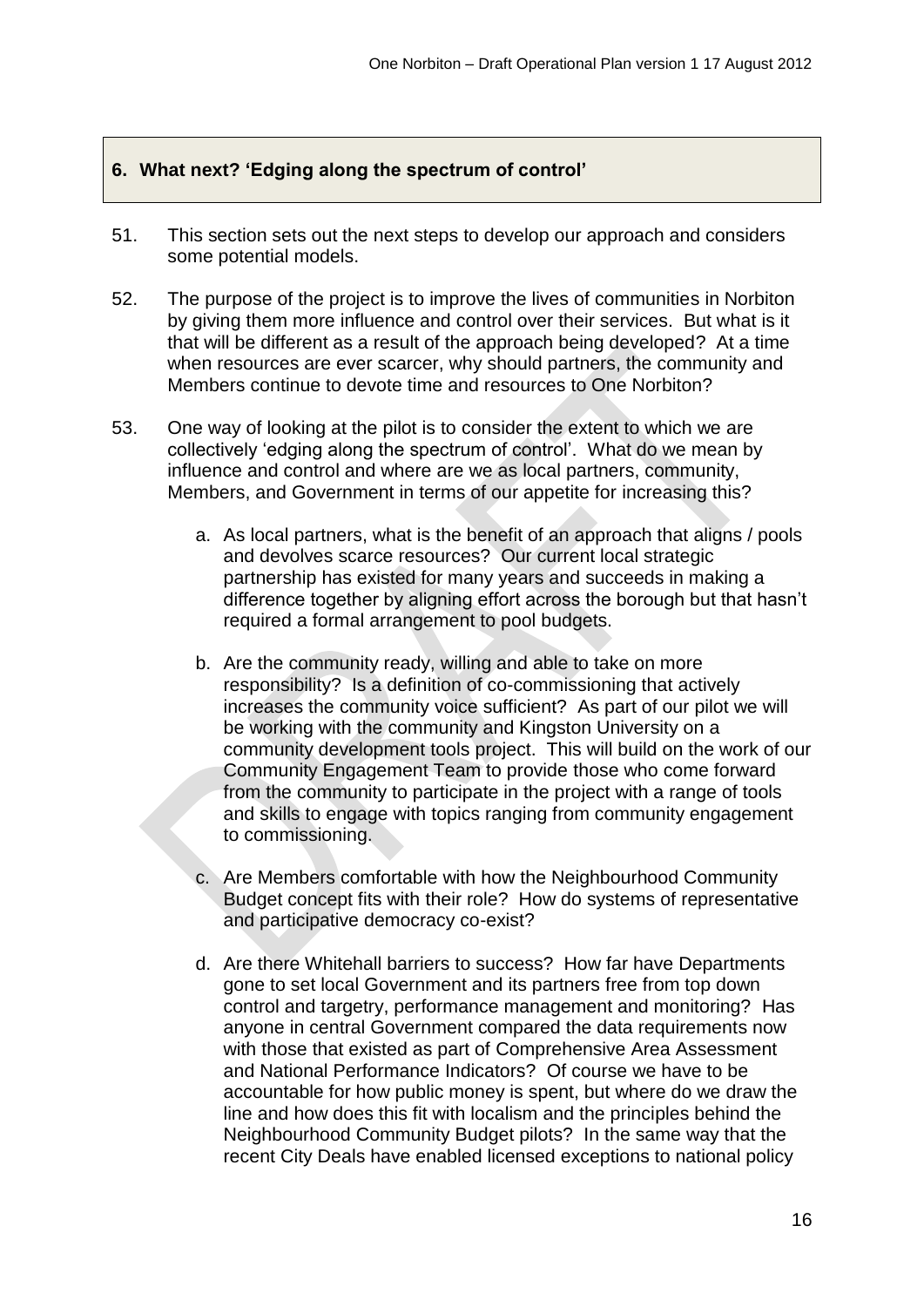we want to identify specifics and make them work to change the whole system for the better.

- 54. The project is intended to be replicable and scaleable so what can be proven to work in one Ward can be applied elsewhere. We are therefore using this next phase of the project to test different ways of doing things to deliver tangible benefits for Norbiton residents. We will look at how this compares with the range of approaches that we already have as part of our Localism agenda to engage and involve the community. For example:
	- a. Outside of the Neighbourhood where we are trialling One Norbiton, we have developed Neighbourhood Community Plans and Panels with our communities and local partners to identify the needs of our local areas and align outcomes with those sought of the Local Strategic Partnership.
	- b. We also have a system of Neighbourhood Grants and have also recently introduced Participatory Budgeting ('Your Money, You Decide') in one Neighbourhood where a sum is allocated to be bid for to benefit the community.
- 55. As a comparison, in Lisbon a Participatory Budget model exist where the community identify project proposals to bid from a pooled Partner budget which are then evaluated, shortlisted and voted on. We may want to look at aspects of the approach particularly around e-participation and e-voting.



56. The next phase of co-design will therefore define the advantages of the Neighbourhood Community Budget approach, how this differs from other initiatives, and the extent to which this can practically be replicated elsewhere.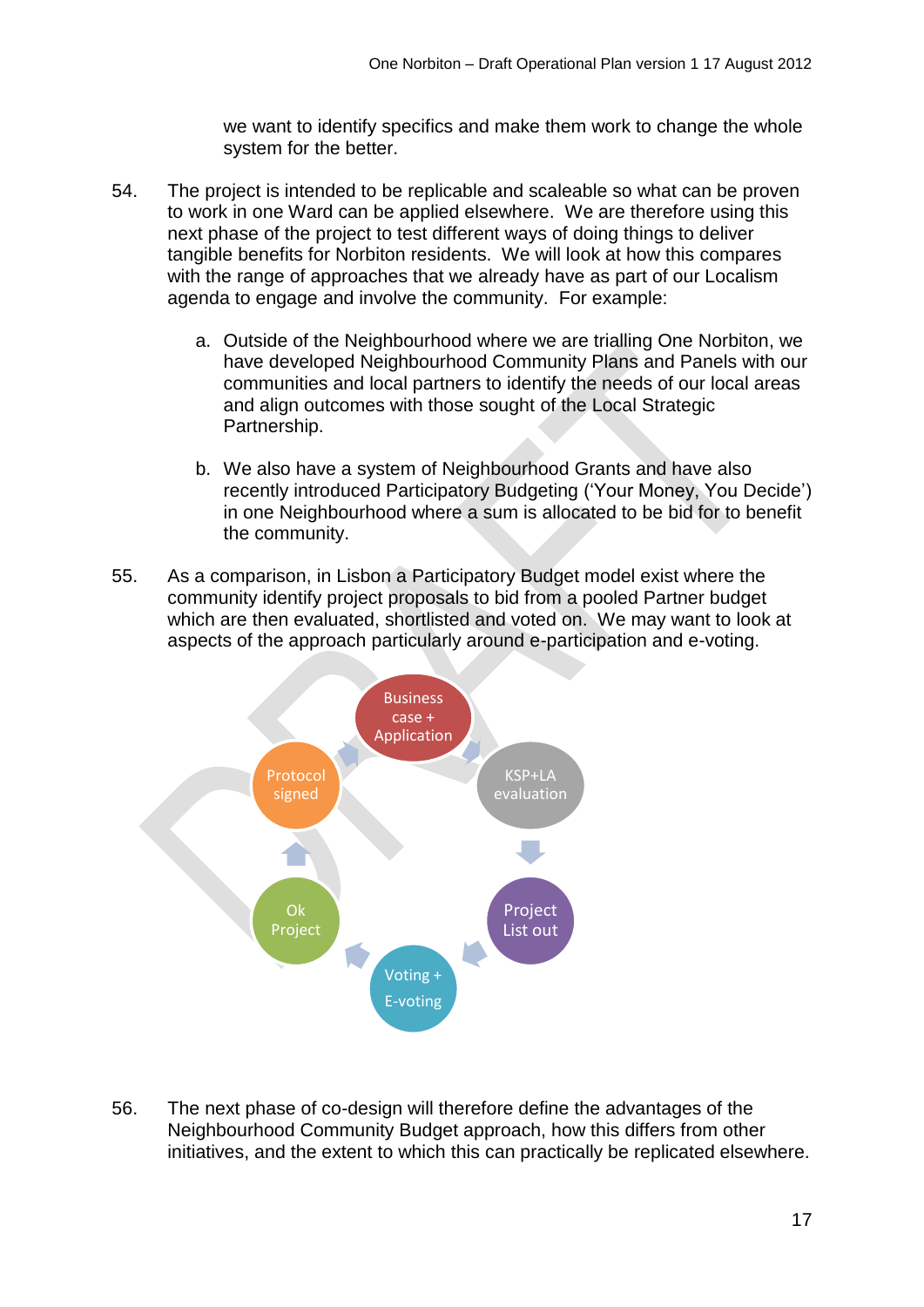# **FROM SOLVING ISSUES TO SERVICE DESIGN AND DELIVERY**

57. So far with One Norbiton we have sought to tackle a series of local issues. The diagram below shows our approach to problem solving:



- 58. The above model reflects the fact that so far we have looked at resolving **issues** identified by the community to improve life in Norbiton. Like Government, we want to be more ambitious and develop a model that involves the community in **service design** and delivery. There will be areas where this works better than others and reasons why certain services are not suited to a Neighbourhood Community Budget approach, including the issue of who is ultimately accountable.
- 59. The diagram below assumes all services are 'in' unless there are very good reasons otherwise:

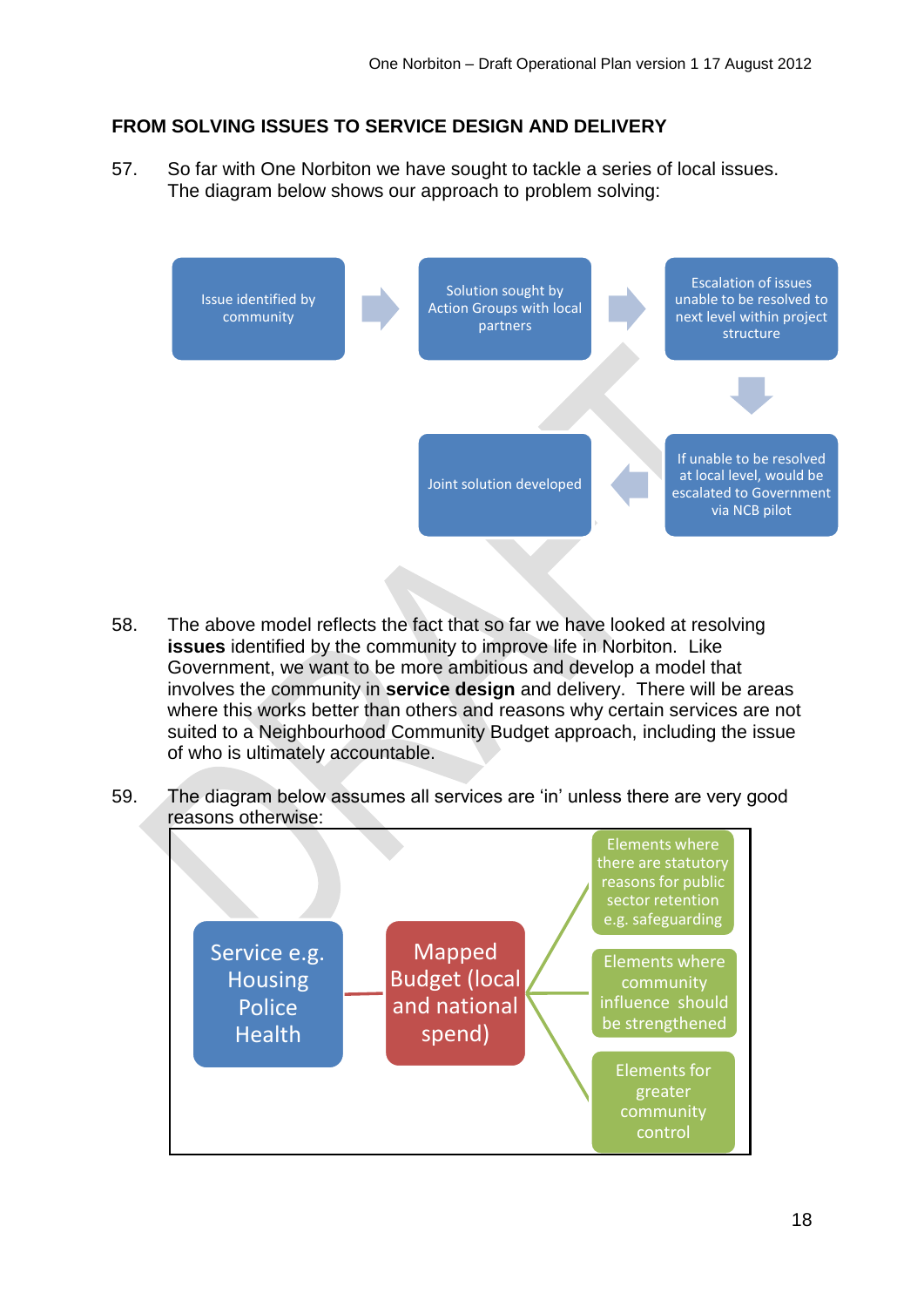60. In some cases the fact that the community are more actively engaged with service providers on how budgets are spent and the design of services is in itself progress and represents greater control and influence. We will want to push this as far as we can and look for areas where there is scope for greater community control. This partly depends on the appetite for the community to become even more involved and also defining what we mean by influence and control. There are a range of interpretations including – having a larger voice, being more involved with decision making, having a greater say in how resources are spent, holding and controlling a budget.



61. In terms of alignment with the principles of commissioning we will want to consider where and when to engage One Norbiton -



62. Ultimately we want to embed One Norbiton at the heart of decision making. But that depends on our collective ability to deliver against the five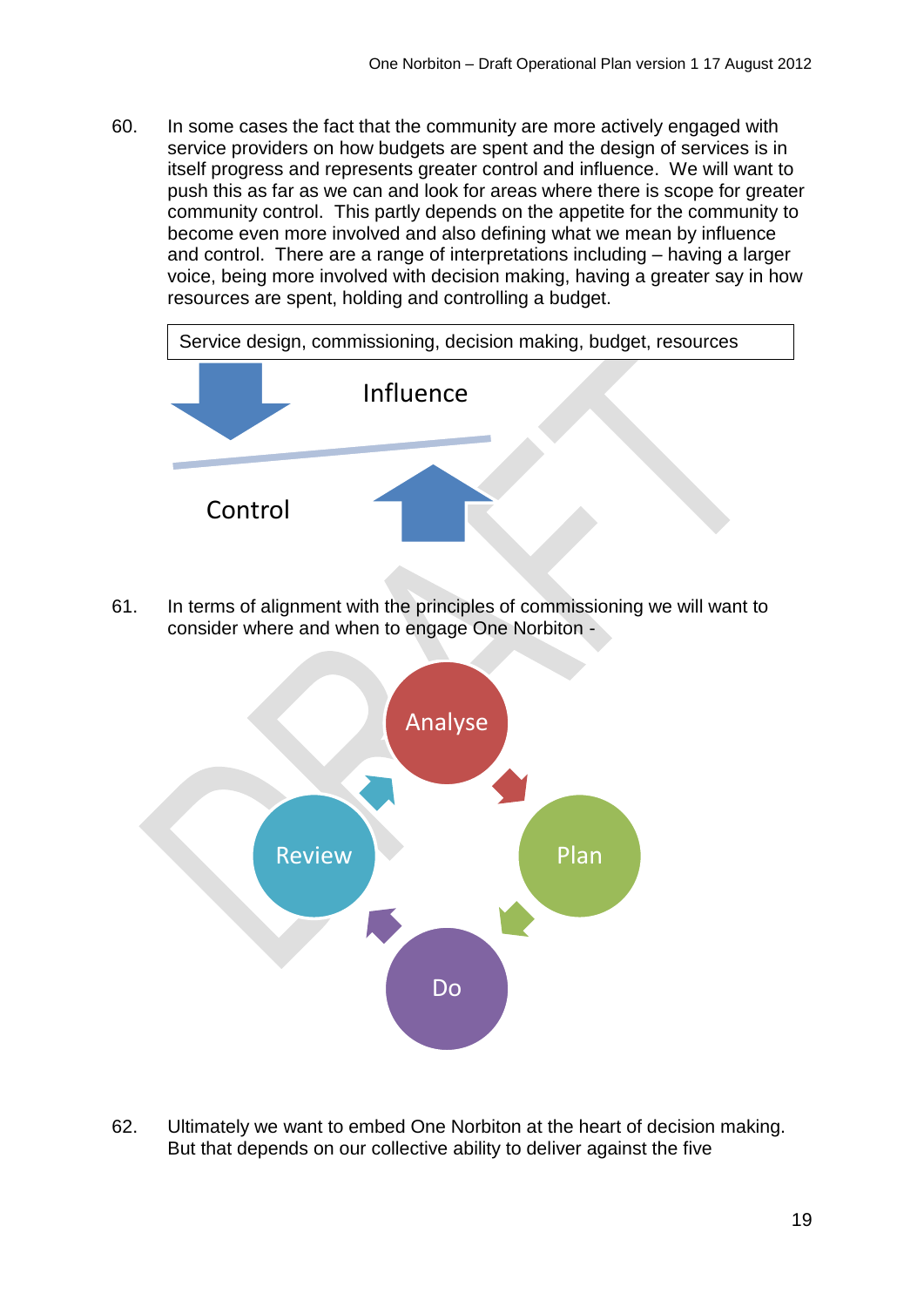components of a Neighbourhood Community Budget and whether we succeed in making the case that we have developed an alternative approach

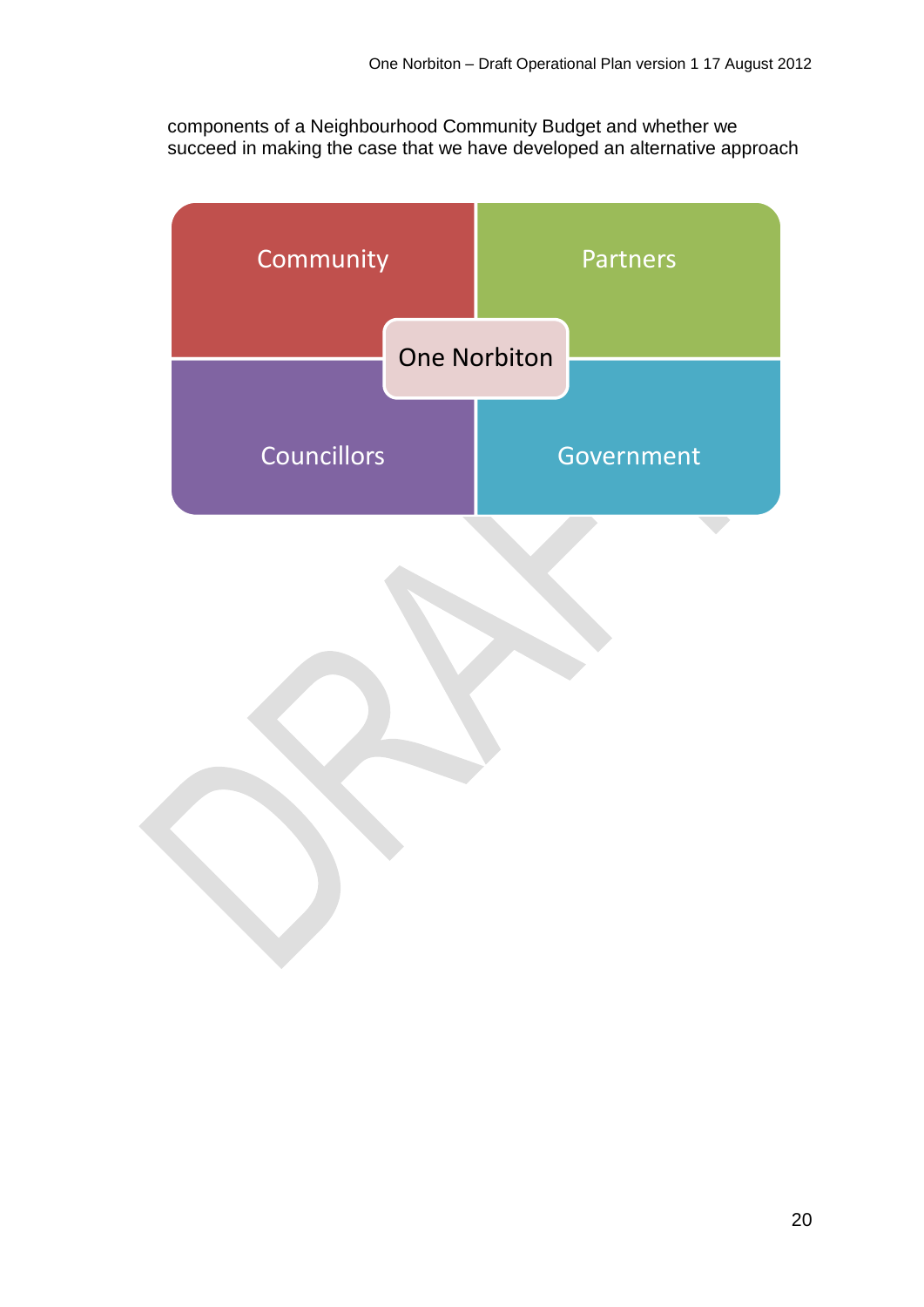## **7. Risks and issues**

- 63. We have already identified a series of risks and issues that will need to be worked through as part of the co-design phase of the pilot before implementation. As mentioned elsewhere, we are interested in learning from other pilots where these issues may also have been identified and potential solutions they are testing.
	- a) **Engagement** and buy-in from key **partners** including the wider community
	- b) **Community** managing expectations, pace of project, no budget, legitimacy and ensuring representation
	- c) **Partners** providing capacity at right level to engage with project
	- d) **Officers** working within a new genuinely bottom up context
	- e) **Political** working with Councillors to develop their role as community leaders and provide clarity on what we are seeking to empower the community to develop
	- f) **Government** chances of success depend on extent Whitehall are able to 'let go' of central budgets and devolve spending decisions to a local level, evidence that they are equally 'up for this'
	- g) **Communications** ensuring joint ownership and understanding of the objectives and outcomes at all levels; then getting the right messages to the right audiences
	- h) **Governance** As the project progresses and a model for a Neighbourhood Community Budget is designed there will be legal aspects around potential pooling of partners budgets; devolving control to the community; the status of any community group and issues of accountability and democratic governance.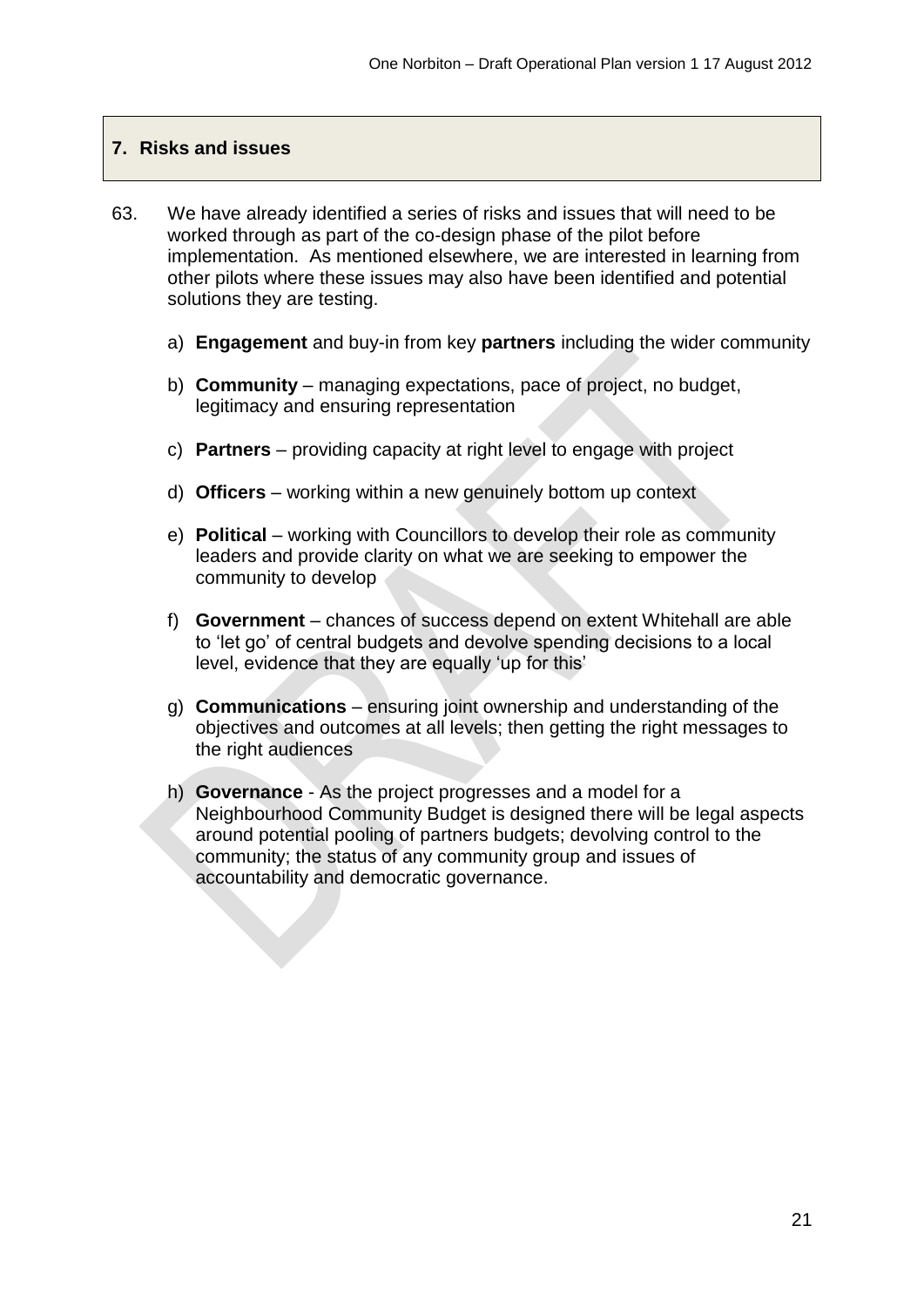# **8. DCLG support**

64. When we submitted our expression of interest to Government we identified the following from the package of support from Government set out on page 19 of the Prospectus that we would find beneficial –

> d) Access to technical expertise such as financial advice, research and analysis;

e) Access to senior civil servants who manage the Government's relationship with localities; and

f) A named barrier-busting lead at DCLG to work on any national issues.

- 65. We have set out above (Section 5 (d)) our plans to progress resource mapping. We will require some interaction from September/October to scope the national aspect.
- 66. As our Operational Plan develops between now and December we will determine aspects of our ambition that require support from Government including any barrier-busting.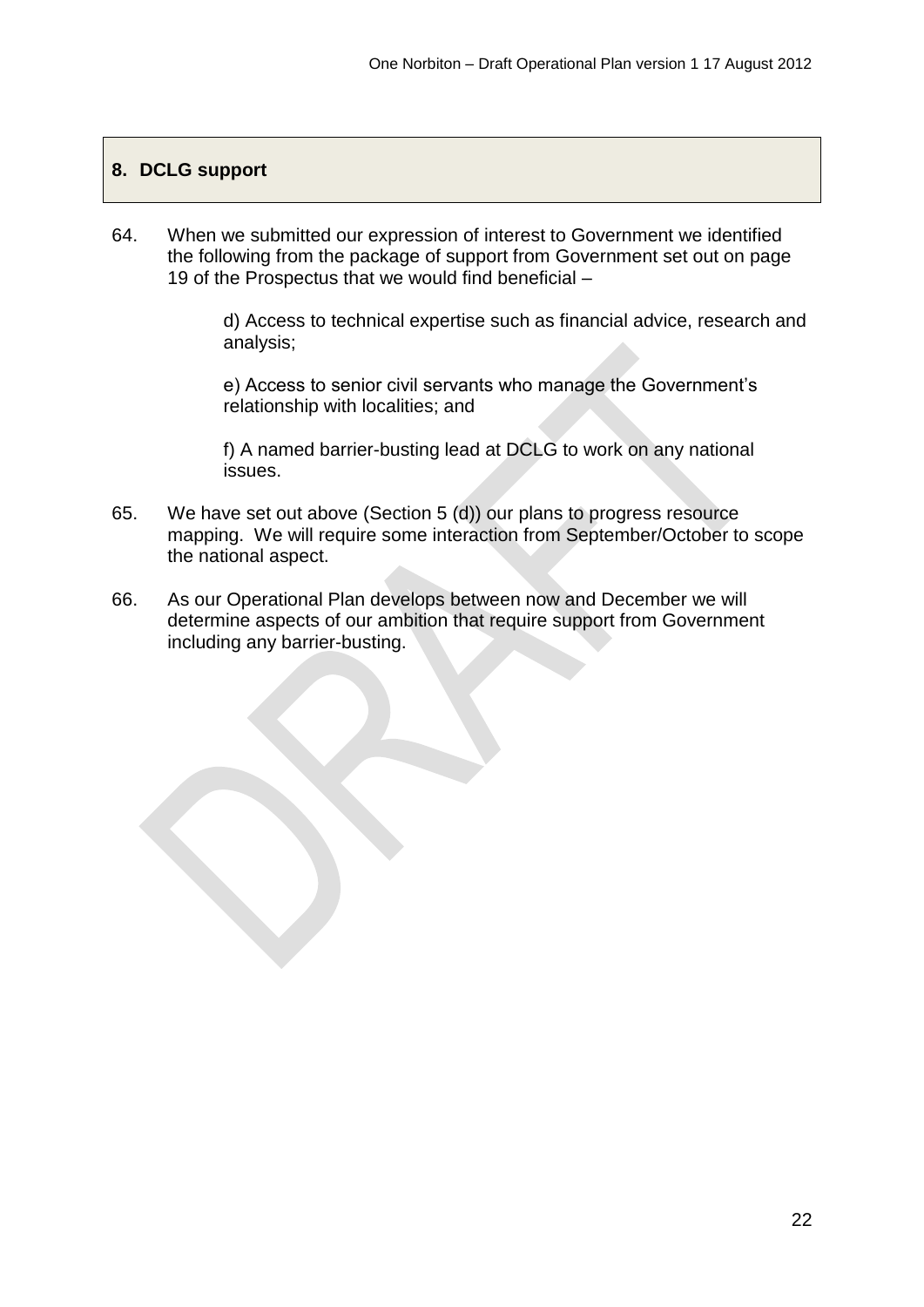# **9. Timetable to April 2013**

| By Fri<br>August 17 <sup>th</sup>    | Circulate first draft of Operational Plan setting out<br>the scope of services included in the<br>Neighbourhood Community Budget, the indicative<br>size of the budget, and the proposed governance<br>arrangements (will be dependent on progress<br>specifically spend mapping and pooling of budgets<br>at local and national level) |
|--------------------------------------|-----------------------------------------------------------------------------------------------------------------------------------------------------------------------------------------------------------------------------------------------------------------------------------------------------------------------------------------|
| Fri Sept $\overline{7}^{\text{th}}$  | Comments due back on draft Operational Plan                                                                                                                                                                                                                                                                                             |
| <b>Weds Sept</b><br>19 <sup>th</sup> | Take draft to Kingston Strategic Partnership                                                                                                                                                                                                                                                                                            |
| Fri Sept 21 <sup>st</sup>            | Submit draft to DCLG                                                                                                                                                                                                                                                                                                                    |
| Sept                                 | Spend mapping begins                                                                                                                                                                                                                                                                                                                    |
| Sept                                 | Kingston University evaluation project begins                                                                                                                                                                                                                                                                                           |
| Sept                                 | Kingston University scope community development<br>project with community                                                                                                                                                                                                                                                               |
| Fri Oct 5 <sup>th</sup>              | Peer Challenge session at DCLG, Eland House                                                                                                                                                                                                                                                                                             |
| Oct-Nov                              | Co-design work with Government, community and<br>partners<br>Agree service priority areas of focus                                                                                                                                                                                                                                      |
| Dec                                  | Conclude spend mapping                                                                                                                                                                                                                                                                                                                  |
| Dec                                  | Finalise operational design and budget (the model)                                                                                                                                                                                                                                                                                      |
| Dec 2012-<br>Mar 2013                | Work with Government, community and partners to<br>prepare for implementation                                                                                                                                                                                                                                                           |
| April                                | Implementation                                                                                                                                                                                                                                                                                                                          |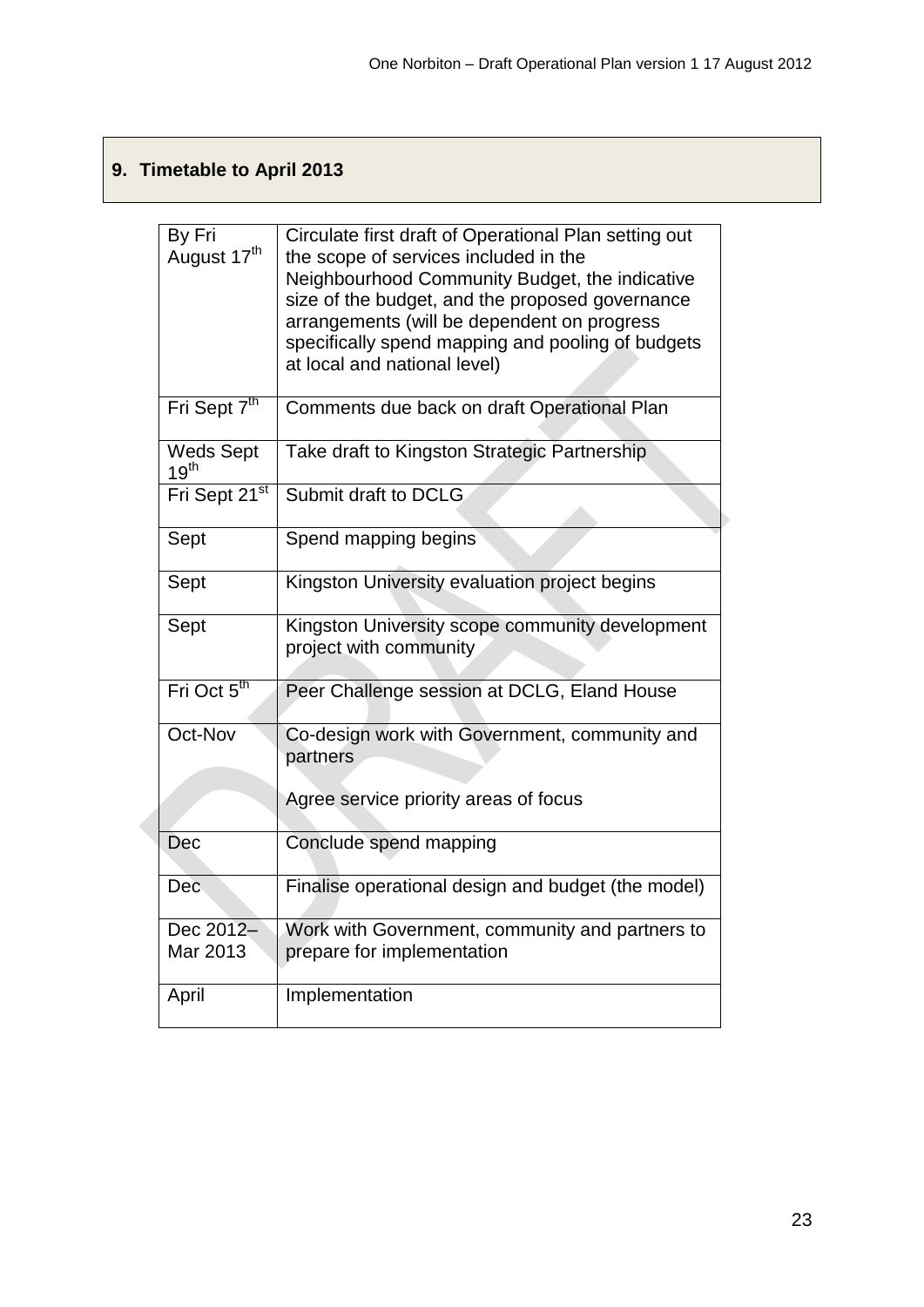# **Appendix 1: One Norbiton Profile**

This Appendix pulls together more detailed demographic information about Norbiton Ward. The One Norbiton Community Working Group has requested information from the Local Authority to help them assess their priorities. The data requested has been included here, as well as further detail on some of the information in the report.

| <b>Information</b>                                                                                 | <b>Norbiton</b> | Kingston   |
|----------------------------------------------------------------------------------------------------|-----------------|------------|
| Population estimate (GLA Projections, 2011)                                                        | 9,900           | 158,851    |
| Workless Benefits (November 2011)                                                                  | 11%             | 6%         |
| Total Benefit Claimants (November 2011)                                                            | 11%             | 6%         |
| <b>Primary Free School Meal recipients</b><br>(living in Kingston and attending a Kingston school) | 13%             | 6%         |
| % children living in poverty (2009)                                                                | 32%             | 16%        |
| % Social Housing (Census 2001)                                                                     | 30%             | 18%        |
| % rented from Private Landlords or other (Census 2001)                                             | 18%             | 17%        |
| Average Life Expectancy of Males (2007-09)                                                         | 75.7 years      | 81.3 years |
| Average Life Expectancy of Females (2007-09)                                                       | 78.5 years      | 85.6 years |

#### **Ward Statistics Summary**

#### **Population Breakdown – age and gender**

The latest population information available by ward is summarised in the table below (Greater London Authority Ward Projections, 2011). The 2011 Census data, to be published from November 2012–February 2013, will provide a more accurate picture.

|                                           | Persons<br>Total | Male<br>Total | Female<br>Total | 0 to 19<br>year olds | 20 to 39<br>year olds | 40 to 59<br>year olds | 60-79<br>year olds | 80+ year<br>olds |
|-------------------------------------------|------------------|---------------|-----------------|----------------------|-----------------------|-----------------------|--------------------|------------------|
| Number of<br><b>Norbiton</b><br>residents | 9,900            | 5,019         | 4,881           | 2,288                | 4,363                 | 2,136                 | 922                | 191              |
| % Norbiton<br><b>Residents</b>            | 100%             | 51%           | 49%             | 23%                  | 44%                   | 22%                   | 9%                 | 2%               |

GLA Round Ward Standard Fertility SHLAA, 2011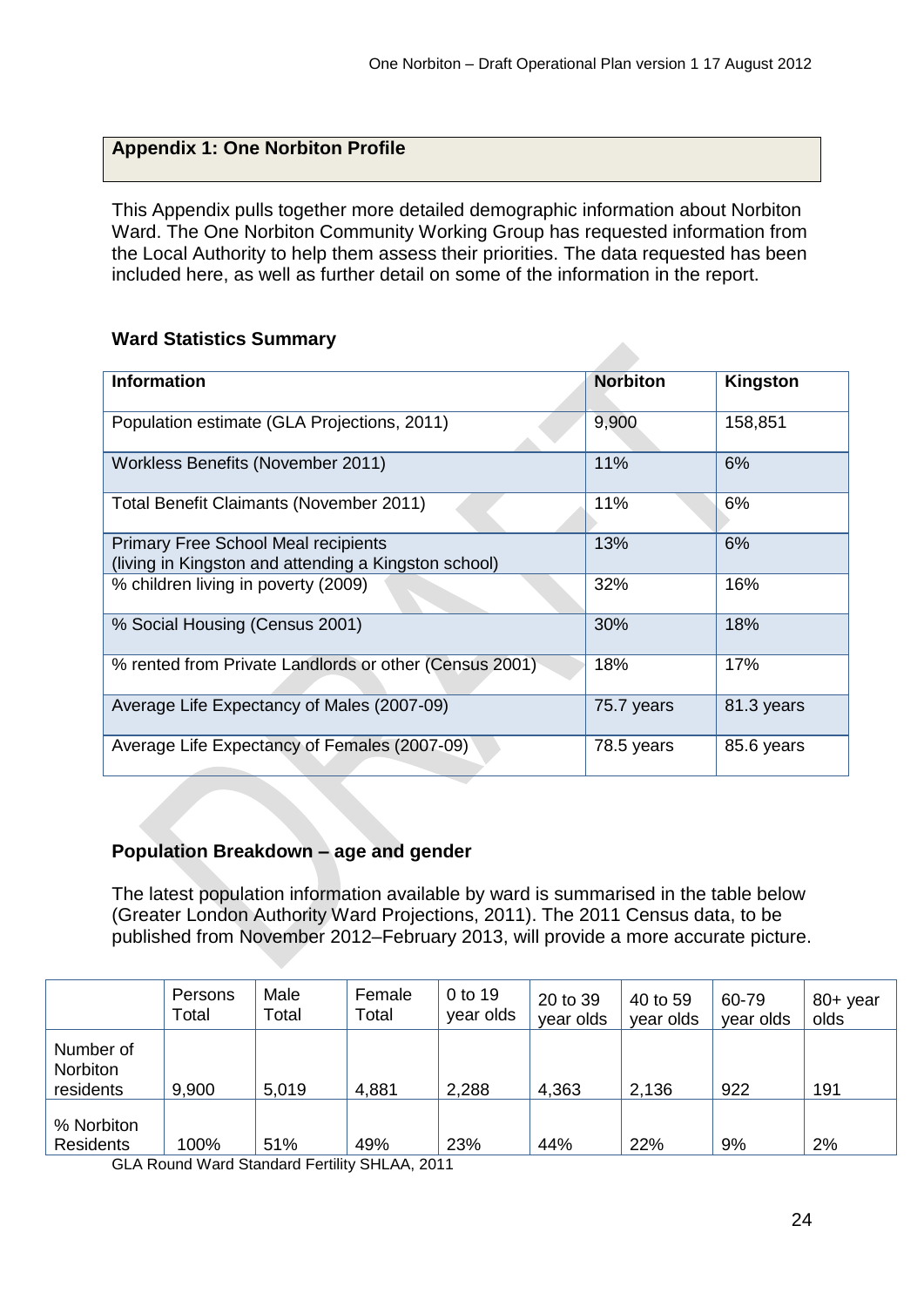# **Ethnicity**

The most up to date ward-level data for ethnicity (attached below), is from the 2001 Census. More accurate information will be available once the 2011 Census data is published later in 2012.

| <b>Ethnic Groups</b>      | <b>Norbiton Ward (%</b><br>of residents) | <b>Borough Average</b><br>(% of residents) |
|---------------------------|------------------------------------------|--------------------------------------------|
| <b>White British</b>      | 72%                                      | 76%                                        |
| White Irish               | 3%                                       | 2%                                         |
| <b>White Other</b>        | 6%                                       | 6%                                         |
| White and Black Caribbean | 1%                                       | 1%                                         |
| White and Black African   | 0%                                       | 0%                                         |
| White and Asian           | 1%                                       | 1%                                         |
| <b>Other Mixed</b>        | 1%                                       | 1%                                         |
| Indian                    | 4%                                       | 4%                                         |
| Pakistani                 | 2%                                       | 1%                                         |
| Bangladeshi               | 1%                                       | 0%                                         |
| <b>Other Asian</b>        | 3%                                       | 3%                                         |
| Caribbean                 | 1%                                       | 1%                                         |
| African                   | 2%                                       | 1%                                         |
| <b>Other Black</b>        | $0\%$                                    | $0\%$                                      |
| Chinese                   | 2%                                       | 1%                                         |
| <b>Other Ethnic Group</b> | 3%                                       | 3%                                         |

2001 Census, Key Statistics, Ethnic Groups

Since 2001, borough wide projections have indicated that Kingston is becoming more ethnically diverse. These projections are not at ward level; however, the table above indicates that Norbiton has a very similar ethnic make-up to that of the borough average.

The table below showing the 2011 borough-wide estimates of ethnic groups is a useful indicator of what Norbiton's ethnic group breakdown is likely to be. This estimates the Black and Minority ethnic population of the borough to be 24%.

| <b>Ethnic Groups</b>   | <b>Persons</b><br><b>All Ages</b> | <b>Persons</b><br>All Ages % |
|------------------------|-----------------------------------|------------------------------|
| <b>All Ethnicities</b> | 158,851                           |                              |
| <b>White</b>           | 121,336                           | 76%                          |
| <b>Black Caribbean</b> | 1,162                             | 0%                           |
| <b>Black African</b>   | 2,365                             | 2%                           |
| <b>Black Other</b>     | 1,369                             | 1%                           |
| <b>Indian</b>          | 7,695                             | 5%                           |
| <b>Pakistani</b>       | 2,794                             | 2%                           |
| <b>Bangladeshi</b>     | 598                               | 0%                           |
| <b>Chinese</b>         | 3,368                             | 2%                           |
| <b>Other Asian</b>     | 7,079                             | 5%                           |
| <b>Other</b>           | 11,086                            | 7%                           |

Greater London Authority, 2011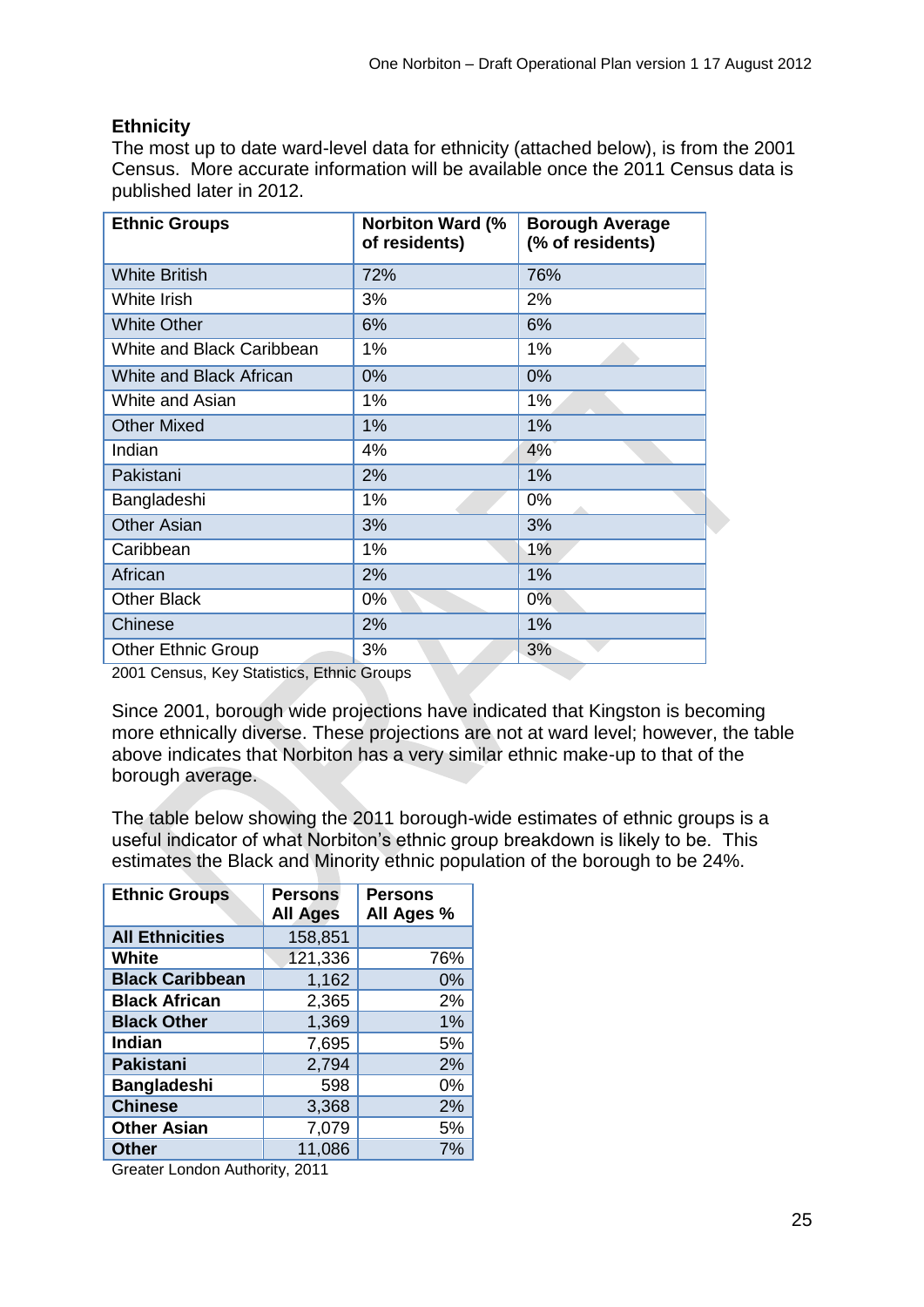# **Disability**

In 2001, the Census showed that there were 19,067 people with a limiting life long illness (12.9%) in the borough. A limiting life long illness is defined as any long-term illness, health problem or disability which limits a person's daily activities or the work that they do. The 2011 Census data will be able to provide more up-to-date information when it is published from mid-2012.

Information on disability in the borough, and by ward, is limited. Below is a table providing data on the working–age benefit claimants in the borough, which provides the most recent information on disability in Norbiton ward and in the borough (although for a limited proportion of the population, 16-64 year olds).

#### **Department for Work and Pensions (DWP) benefit claimants (November 2011):**

| <b>Type of Benefit</b>                  | <b>Norbiton</b><br>ward | <b>Norbiton</b><br>ward | <b>Kingston upon</b><br><b>Thames</b> |
|-----------------------------------------|-------------------------|-------------------------|---------------------------------------|
|                                         | (numbers)               | (%)                     | (%)                                   |
| <b>Employment and Support Allowance</b> |                         |                         |                                       |
| (ESA) and incapacity benefits           | 390                     | 5.1                     | 3.2                                   |
| <b>Disabled</b>                         | 65                      | 0.8                     | 0.6                                   |

Note: The percentage figures show the number of benefit claimants as a proportion of resident population aged 16-64.

Disability-related benefits is the term used to describe all the benefits paid on the grounds of disability. These are Disability Living Allowance, Severe Disablement Allowance, Attendance Allowance, War Disablement Pension and Industrial Injuries Disablement Benefit. Prior to 2008-09, Incapacity Benefit was included in this group. Employment and Support Allowance is a Social Security benefit that replaced Incapacity Benefit and Income Support (paid on grounds of incapacity) for new claims from October 2008. Amongst other requirements, recipients of Employment and Support Allowance must either:

- have had an illness or disability which affects their ability to work for at least four days in a row (including weekends and public holidays)
- be unable to work for two or more days out of seven consecutive days
- be getting special medical treatment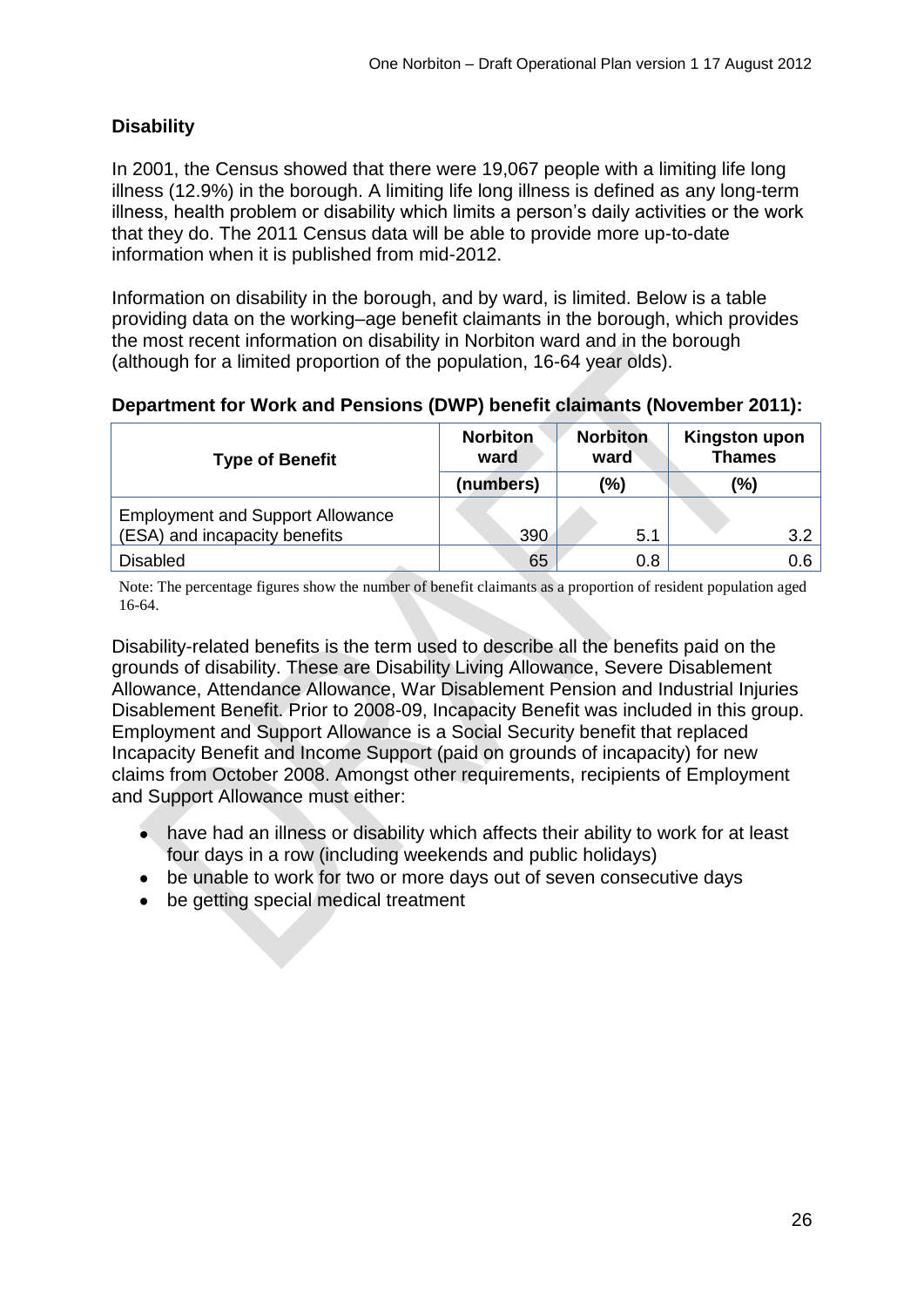# **Free School Meals**

The table below summarises the number of Free School Meals received by pupils, based on where they live in the borough. This is based on pupils who live in Kingston and attend either a Primary, Secondary or Special school in Kingston (Spring School Census, January 2012). This shows that Norbiton ward has the highest number of Free School Meal recipients (13%), followed closely by Chessington South (12%).

When broken down by the phase of education (Primary, Secondary or Special), Norbiton has the highest number of residents receiving Free School Meals at Primary, Norbiton and Chessington South have the highest number at Secondary and Chessington South has the highest number at Special schools.

| <b>Ward Name</b>                | <b>Total</b><br>number of<br><b>Free School</b><br><b>Meals</b> | Total % of<br><b>Free School</b><br><b>Meals</b> | % of Primary<br><b>Free School</b><br><b>Meals</b> | $%$ of<br><b>Secondary</b><br><b>Free School</b><br><b>Meals</b> | % of Special<br><b>Free School</b><br><b>Meals</b> |
|---------------------------------|-----------------------------------------------------------------|--------------------------------------------------|----------------------------------------------------|------------------------------------------------------------------|----------------------------------------------------|
| Alexandra                       | 72                                                              | 4%                                               | 5%                                                 | 3%                                                               | 4%                                                 |
| <b>Berrylands</b>               | 71                                                              | 4%                                               | 5%                                                 | 3%                                                               | 7%                                                 |
| <b>Beverley</b>                 | 140                                                             | 9%                                               | 8%                                                 | 10%                                                              | 7%                                                 |
| Canbury                         | 93                                                              | 6%                                               | 7%                                                 | 3%                                                               | 7%                                                 |
| Chessington North &<br>Hook     | 139                                                             | 9%                                               | 8%                                                 | 9%                                                               | 14%                                                |
| <b>Chessington South</b>        | 191                                                             | 12%                                              | 11%                                                | 14%                                                              | 21%                                                |
| Coombe Hill                     | 105                                                             | 6%                                               | 6%                                                 | 7%                                                               | 0%                                                 |
| Coombe Vale                     | 74                                                              | 5%                                               | 4%                                                 | 5%                                                               | 7%                                                 |
| Grove                           | 71                                                              | 4%                                               | 5%                                                 | 3%                                                               | 0%                                                 |
| <b>Norbiton</b>                 | 206                                                             | 13%                                              | 12%                                                | 14%                                                              | 14%                                                |
| Old Malden                      | 126                                                             | 8%                                               | 7%                                                 | 9%                                                               | 4%                                                 |
| St James                        | 79                                                              | 5%                                               | 5%                                                 | 6%                                                               | 0%                                                 |
| St Mark's                       | 35                                                              | 2%                                               | 2%                                                 | 2%                                                               | $0\%$                                              |
| Surbiton Hill                   | 74                                                              | 5%                                               | 5%                                                 | 2%                                                               | 0%                                                 |
| <b>Tolworth &amp; Hook Rise</b> | 127                                                             | 8%                                               | 8%                                                 | 8%                                                               | 11%                                                |
| Tudor                           | 32                                                              | 2%                                               | 2%                                                 | $1\%$                                                            | 4%                                                 |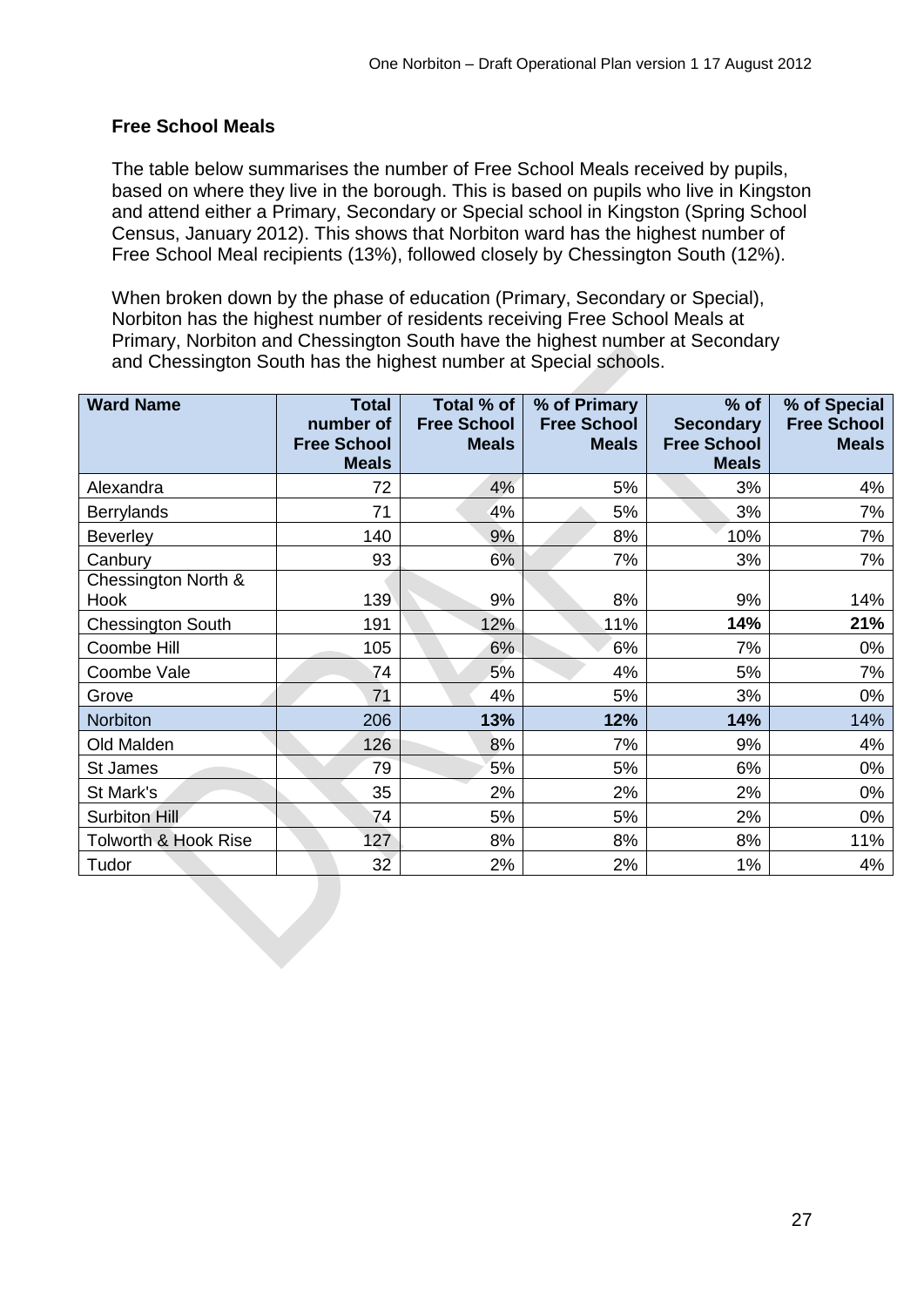# **Secondary School Attainment**

In Summer 2011, 81 young people living in Norbiton were in the Key Stage 4 (GCSE) group, below are the provisional results for their GCSEs:

|                                                                                                                        | 5 A*- C GCSEs including<br><b>English and Maths</b> | 5 A* - C GCSEs    |
|------------------------------------------------------------------------------------------------------------------------|-----------------------------------------------------|-------------------|
| Pupils living in Norbiton and<br>attending a Kingston school                                                           | 54.3% (55 pupils)                                   | 77.8% (63 pupils) |
| All pupils in the Key Stage 4 group,<br>attending Kingston Schools (i.e.<br>not just those resident in the<br>borough) | 70.4%                                               | 86.8%             |

Of these 81 young people the main schools attended were Coombe Girls', Coombe Boys' and The Hollyfield School, the full list is below

| <b>School</b>                        | <b>Total</b> |
|--------------------------------------|--------------|
| <b>Chessington Community College</b> | 4            |
| Coombe Boys                          | 11           |
| <b>Coombe Girls</b>                  | 30           |
| The Hollyfield                       | 11           |
| <b>Holy Cross</b>                    | 4            |
| <b>Richard Challoner</b>             | 5            |
| Southborough                         | 8            |
| St Philip's                          | 4            |
| <b>Tiffin Boys</b>                   | $\star$      |
| <b>Tiffin Girls</b>                  | $\star$      |
| <b>Total</b>                         | 81           |

\* less than 4 pupils so information suppressed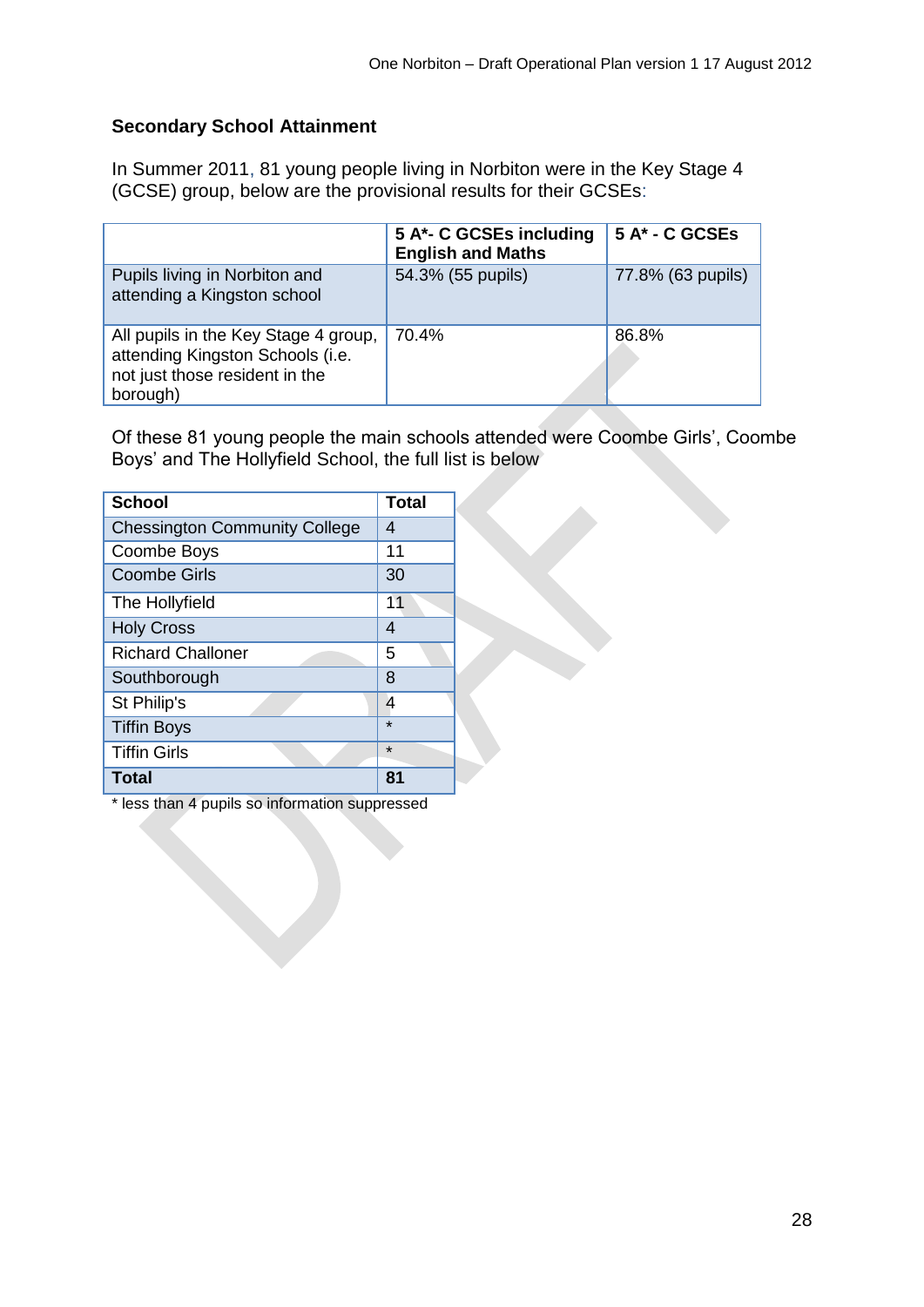# **Map of Indices of Deprivation, 2010**

Norbiton has some of the most deprived areas within Kingston. However, almost all areas in Norbiton are less deprived when comparing the 2007 and 2010 Indices of Deprivation.



© Crown copyright and database rights 2012, Ordnance Survey: 100019285.